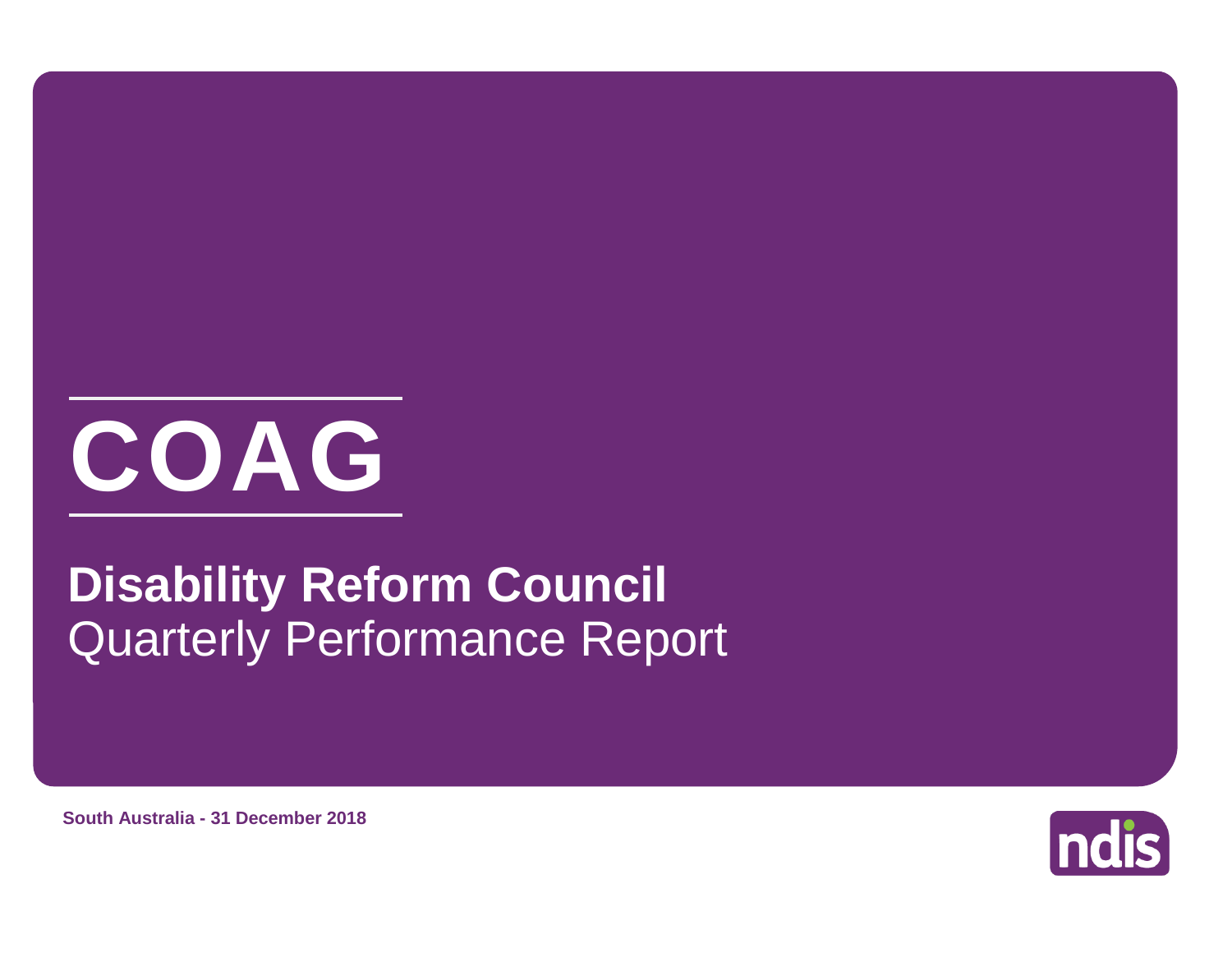

#### **Overview**

**This report is a summary of the performance and operations of the NDIA in South Australia for Quarter 2 of 2018-19 (01 October 2018 - 31 December 2018).**

**It is the tenth quarterly report during the NDIS Transition period, which commenced on 1 July 2016.** 

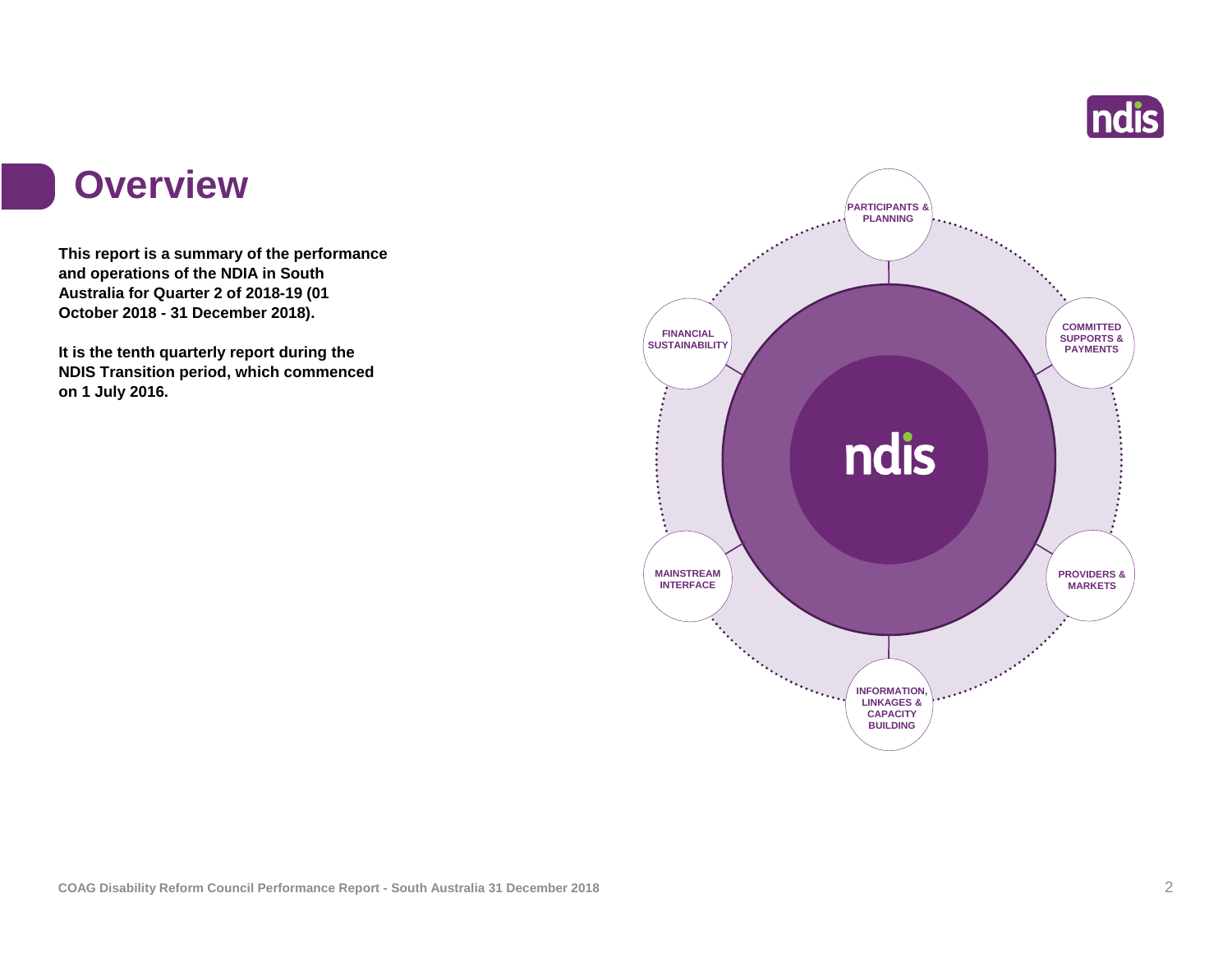

### **Summary**

| <b>Participants and Planning</b>                                                                                                                                                          | <b>Committed Supports</b><br>and Payments                                                                                   | <b>Providers and Markets</b>                                                        | <b>Mainstream Interface</b>                                                            |  |
|-------------------------------------------------------------------------------------------------------------------------------------------------------------------------------------------|-----------------------------------------------------------------------------------------------------------------------------|-------------------------------------------------------------------------------------|----------------------------------------------------------------------------------------|--|
| An additional 3,898 participants<br>with plans this quarter.                                                                                                                              | \$651.1 million has been paid<br>to providers and<br>participants:                                                          | There were 3,660 registered<br>providers at 31 December<br>2018, representing a 18% | 90% of active participants<br>with a plan approved in 2018-<br>19 Q2 access mainstream |  |
| At 31 December 2018, plans<br>approved and ECEI referrals                                                                                                                                 | $\cdot$ \$5.9m in 2013-14,<br>$\cdot$ \$30.9m in 2014-15,                                                                   | increase for the quarter.                                                           | services.                                                                              |  |
| represent:<br>•86% bilateral estimate since the<br>commencement of transition (1                                                                                                          | $\cdot$ \$65.2m in 2015-16,<br>• \$106.3m in 2016-17,<br>• \$216.4m in 2017-18,                                             | 27% of registered providers<br>were active at 31 December<br>2018.                  |                                                                                        |  |
| July 2016 - 31 December 2018)<br>• 85% of scheme to date bilateral<br>estimate met<br>(1 July 2013 - 31 December 2018)                                                                    | • \$226.4m in 2018-19 to date.<br>Overall.<br>• 54% of committed supports                                                   | 35% of registered providers<br>are individuals/sole traders.                        |                                                                                        |  |
| <b>Participant satisfaction has</b>                                                                                                                                                       | were utilised in 2013-14,<br>• 61% in 2014-15,                                                                              | 25% of registered providers<br>are receiving 80-95% of                              |                                                                                        |  |
| decreased in the quarter but<br>remains high, with 75% of<br>participants surveyed rating their<br>satisfaction with the Agency's<br>planning process as either 'Good'<br>or 'Very Good'. | • 61% in 2015-16,<br>• 56% in 2016-17,<br>• 59% in 2017-18.<br>The 2018-19 experience is<br>still emerging.                 | payments made by the NDIA.                                                          |                                                                                        |  |
|                                                                                                                                                                                           | The lower proportion of<br>utilisation in 2016-17 and<br>2017-18 reflects the<br>increased amount of                        |                                                                                     |                                                                                        |  |
|                                                                                                                                                                                           | participants who received<br>their first plans in these<br>years. Participants tend to<br>utilise less of their first plan, |                                                                                     |                                                                                        |  |
|                                                                                                                                                                                           | compared with their second<br>and subsequent plans, as it<br>takes time to familiarise with<br>the NDIS and decide which    |                                                                                     |                                                                                        |  |
|                                                                                                                                                                                           | supports to use.                                                                                                            |                                                                                     |                                                                                        |  |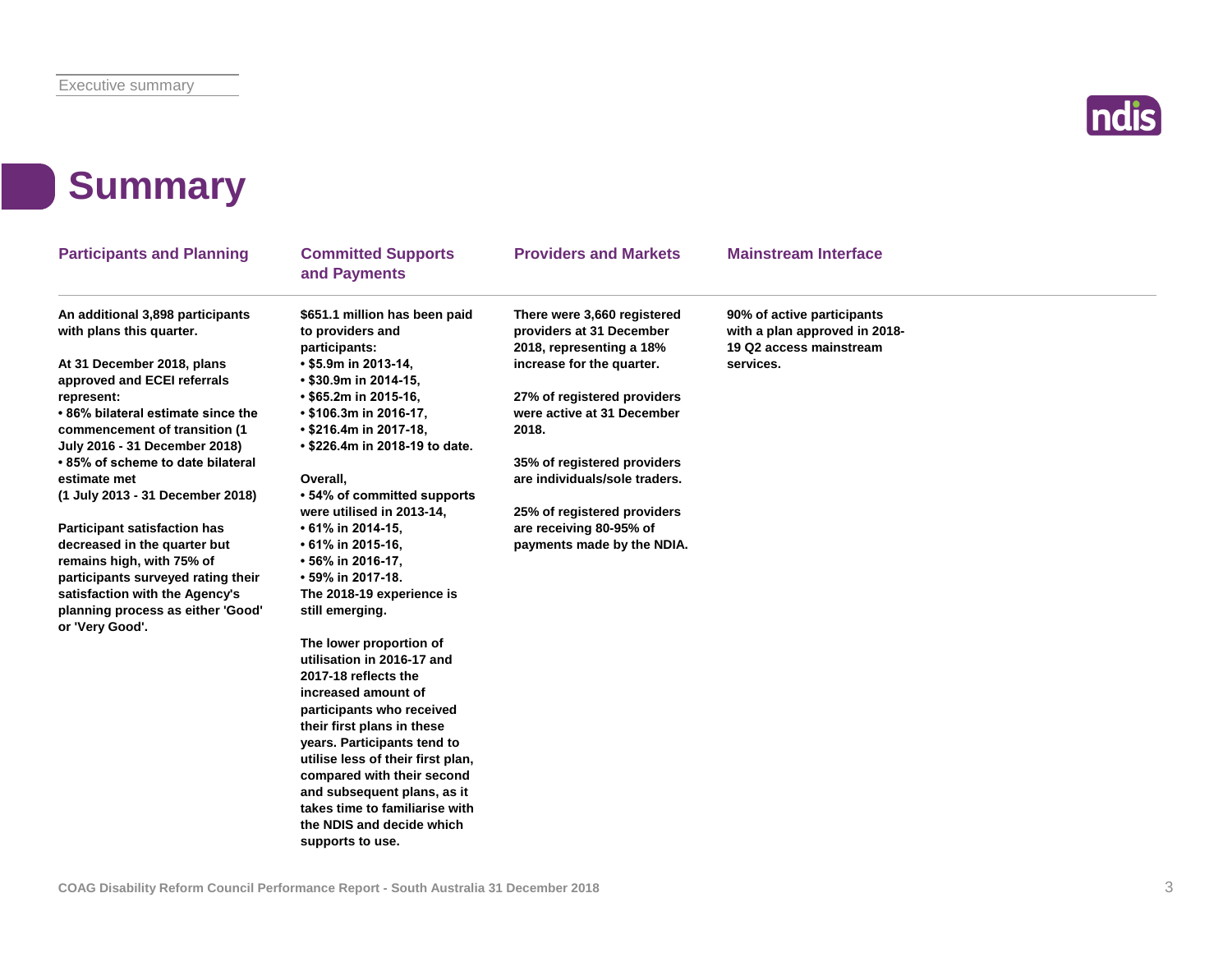# **Participants and Planning**

As the transition phase to full scheme continues, the NDIS in South Australia continues to grow with 3,898 additional participants with approved plans this quarter.

In total, over 24,000 participants are now being supported by the NDIS in South Australia, with 46% receiving support for the first time.

**South Australia - 31 December 2018**

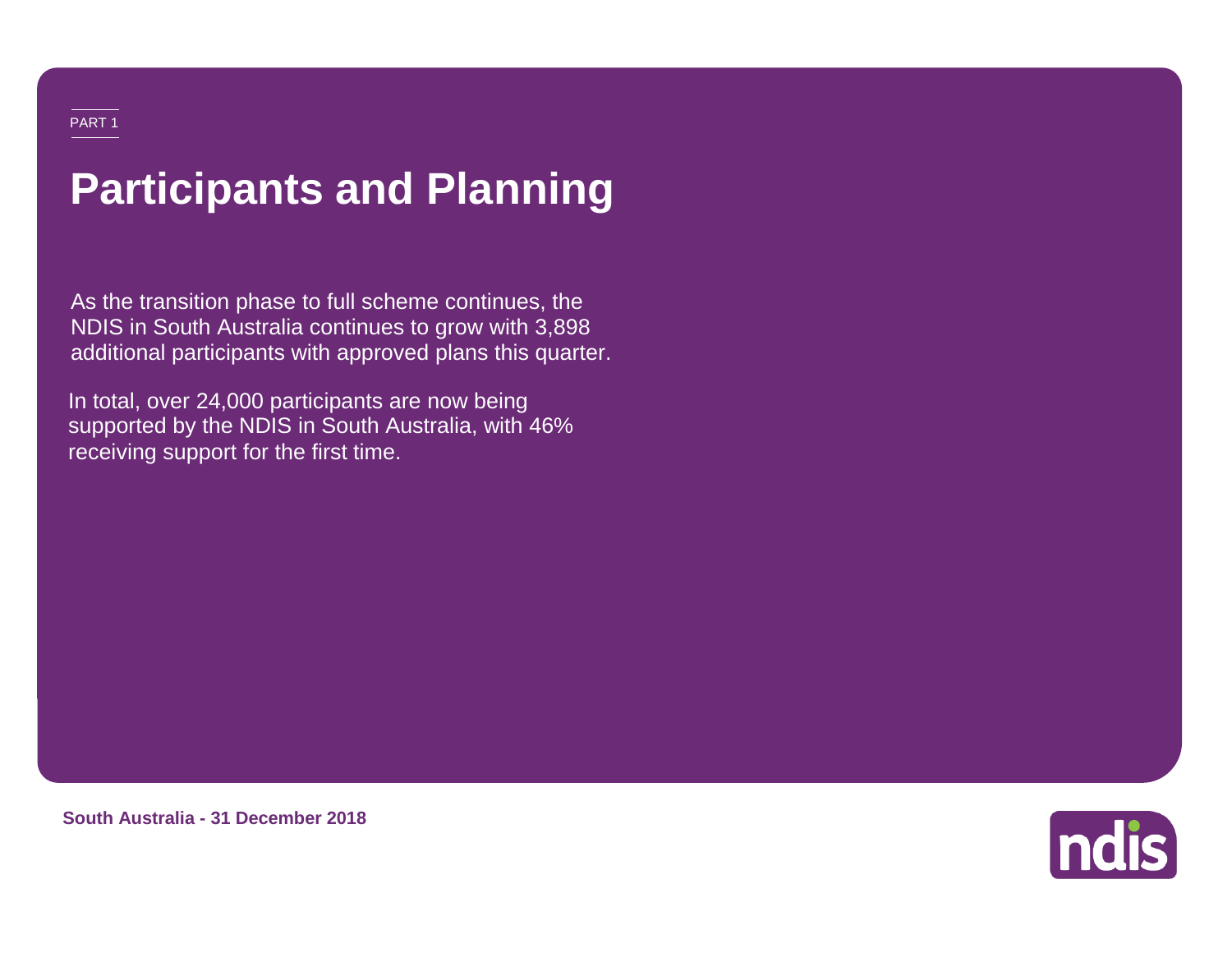### **Summary**

**The NDIS is fully operational and available in all areas of South Australia.**



**86%**

**Key Statistics** 

**24,826**

PARTICIPANTS ARE NOW BEING SUPPORTED BY THE NDIS IN SOUTH AUSTRALIA, INCLUDING CHILDREN IN THE ECEI PROGRAM

BILATERAL ESTIMATE SINCE THE COMMENCEMENT OF **TRANSITION** (1 JULY 2016 - 31 DECEMBER 2018)

MET (1 JULY 2013 - 31 DECEMBER 2018)

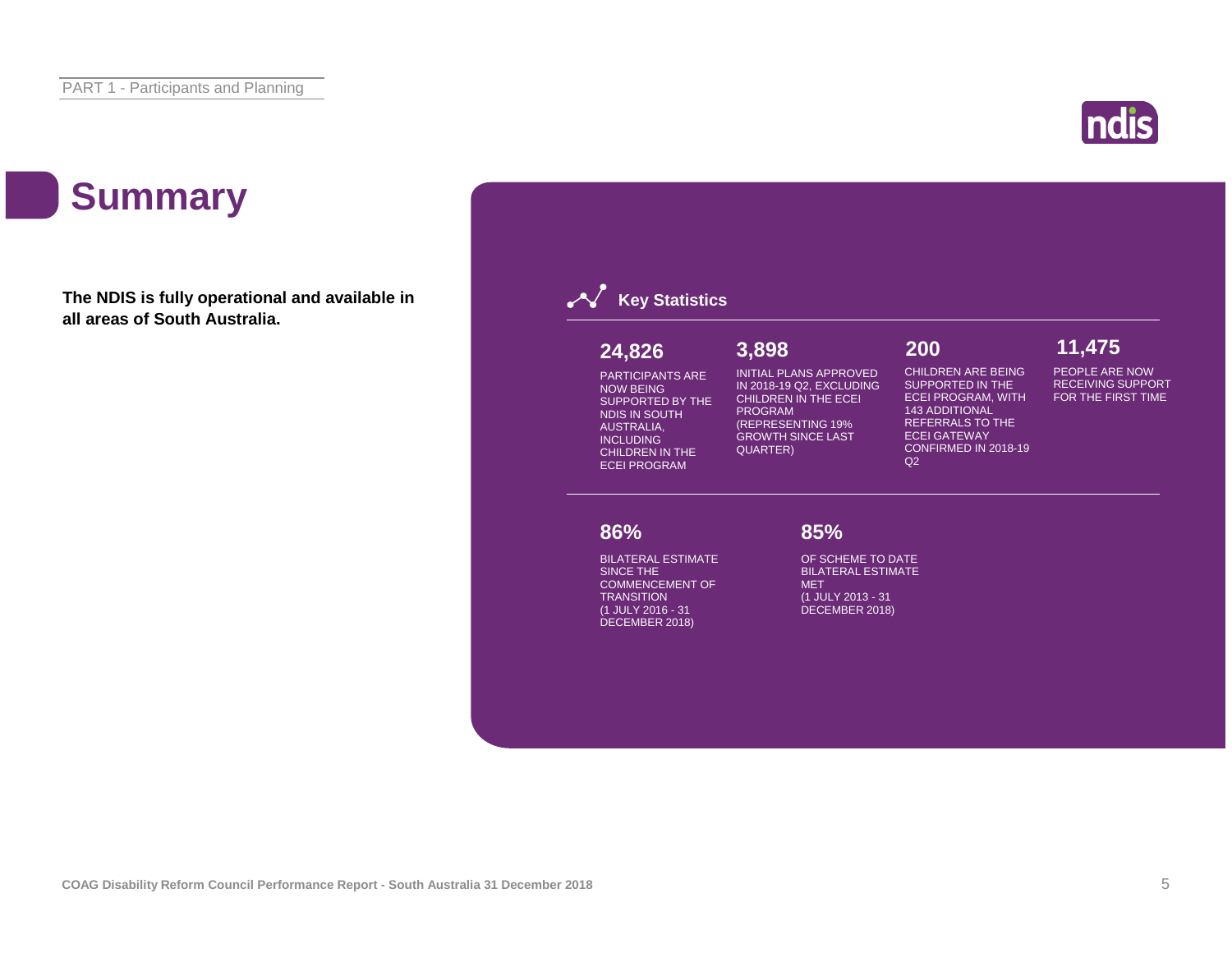

### **Quarterly Intake**

#### **2018-19 Q2**

**Of the 1,193 participants deemed 'eligible' this quarter 67% were 'New' participants (i.e. had not transitioned from an existing State/Territory or Commonwealth program).**

**Of the 3,898 plan approvals this quarter, 57% had transitioned from an existing State/Territory program, 91% entered with a permanent disability and 68 were previously confirmed as ECEI at 2018-19 Q1.**

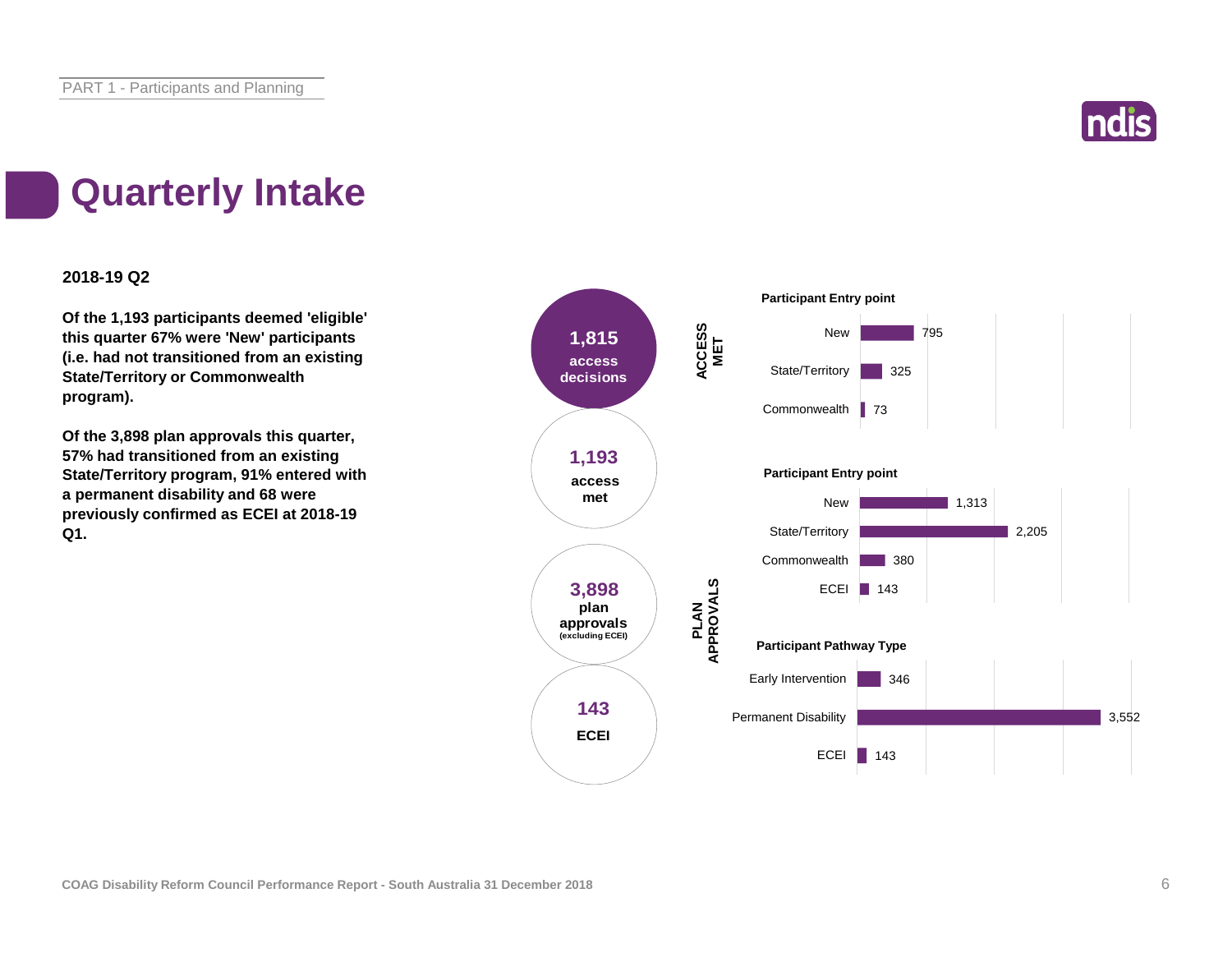There were 5,643 plan reviews this quarter. This figure relates to all participants who have entered

**COAG Disability Reform Council Performance Report - South Australia 31 December 2018** 7

#### **Quarterly Intake Detail**

**20,728 at the end of 2018-19 Q1 to 24,626 by the end of 2018-19 Q2, an increase of 3,898 approvals.**

**At the end of the quarter, 200 are children being supported in the ECEI gateway. Of these, 57 were previously confirmed as ECEI at 30 September 2018 and an additional 143 children entered the gateway this quarter.**

**Overall, 976 participants with approved plans have exited the Scheme, resulting in 23,850 active participants (including ECEI) as at 31 December 2018.**

#### **Plan approval numbers have increased from Change in plan approvals between 30 September 2018 and 31 December 2018**



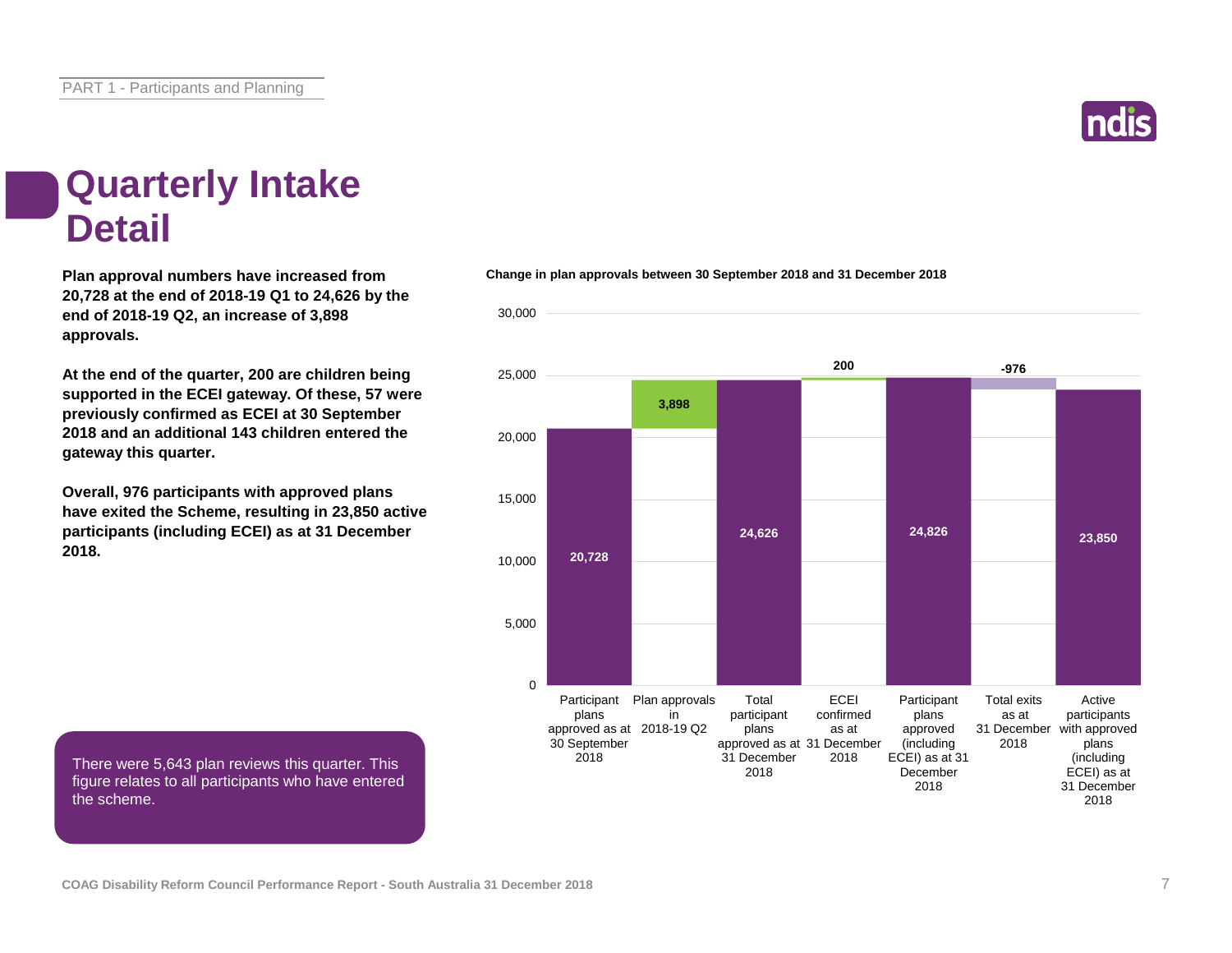#### **Cumulative Position**

**At the end of 2018-19 Q2, the cumulative total number of participants receiving support was 24,826 (including 200 children supported through the ECEI gateway). Of these, 11,287 transitioned from an existing State/Territory program, 1,864 transitioned from an existing Commonwealth program and 11,475 participants are now receiving support for the first time.**

**Overall, since 1 July 2013, there have been 34,162 people with access decisions.**

**Cumulative plan approvals compared with bilateral estimate**



#### **86%**

bilateral estimate since the commencement of transition (1 July 2016 - 31 December 2018)

#### **85%**

of scheme to date bilateral estimate met (1 July 2013 - 31 December 2018)

#### **24,626**

plan approvals to date; 24,826 including ECEI confirmed

#### **Plan approvals by participant referral pathway**



Cumulative position reporting is inclusive of trial participants for the reported period and represents participants who have or have had an approved plan.

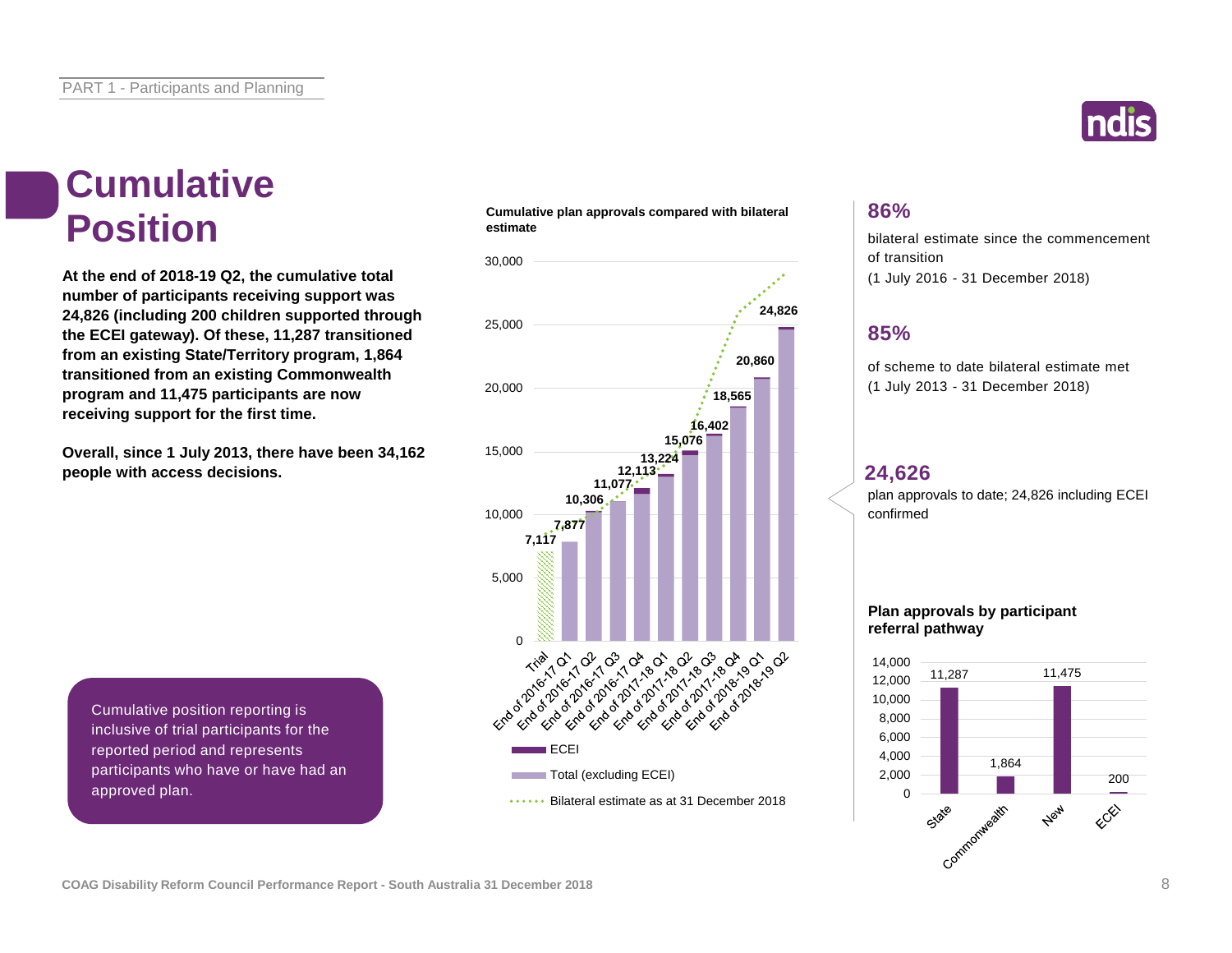

### **Participant Profiles by Age Group**

**These bar charts show the demographic profile of active participants with a plan approved in 2018-19 Q2, compared with plan approvals at 30 September 2018, by age group.**

**23% of participants entering in this quarter are aged 55 to 64 years and a further 22% are aged 45 to 54 years. This compares with 8% and 7% respectively in prior quarters.**

**Active participants with a plan approved in 2018-19 Q2 by age group**



**% of active participants with a plan approved by age group**



■% of active participants with a plan approved in prior quarters ■% of active participants with a plan approved in 2018-19 Q2

Note 1: Due to the aged based phasing which commenced with children in SA, there are a low number of participants aged 19 and over who entered the Scheme in prior quarters.

Note 2: The age eligibility requirements for the NDIS are based on the age as at the access request date. Participants with their initial plan approved aged 65+ have turned 65 since their access request was received.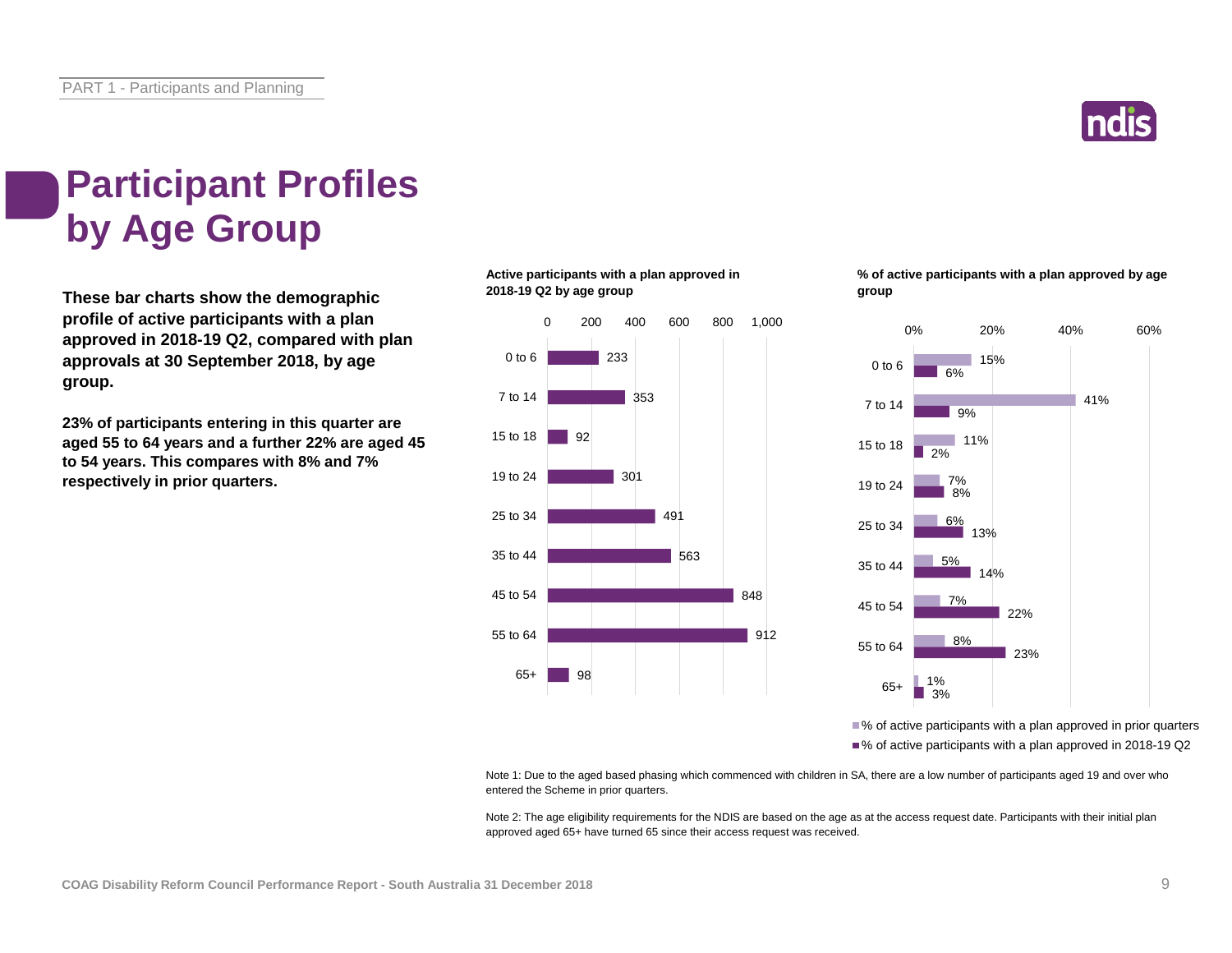

### **Participant Profiles by Disability Group**

**These bar charts show the demographic profile of active participants with a plan approved in 2018-19 Q2, compared with plan approvals at 30 September 2018, by disability group.**

**Of the participants entering this quarter, 34% have a primary disability group of Intellectual Disability and 19% have a primary disability group of Autism.**

#### **Active participants with a plan approved in 2018-19 Q2 by disability group**



**% of active participants with a plan approved by disability group**



■% of active participants with a plan approved in prior quarters ■% of active participants with a plan approved in 2018-19 Q2

Note 1: Of the 1,331 active participants identified as having an intellectual disability, 178 (13%), have Down syndrome. Note 2: Since 2017-18 Q1 Developmental Delay and Global Developmental Delay have been reported separately to the Intellectual Disability group.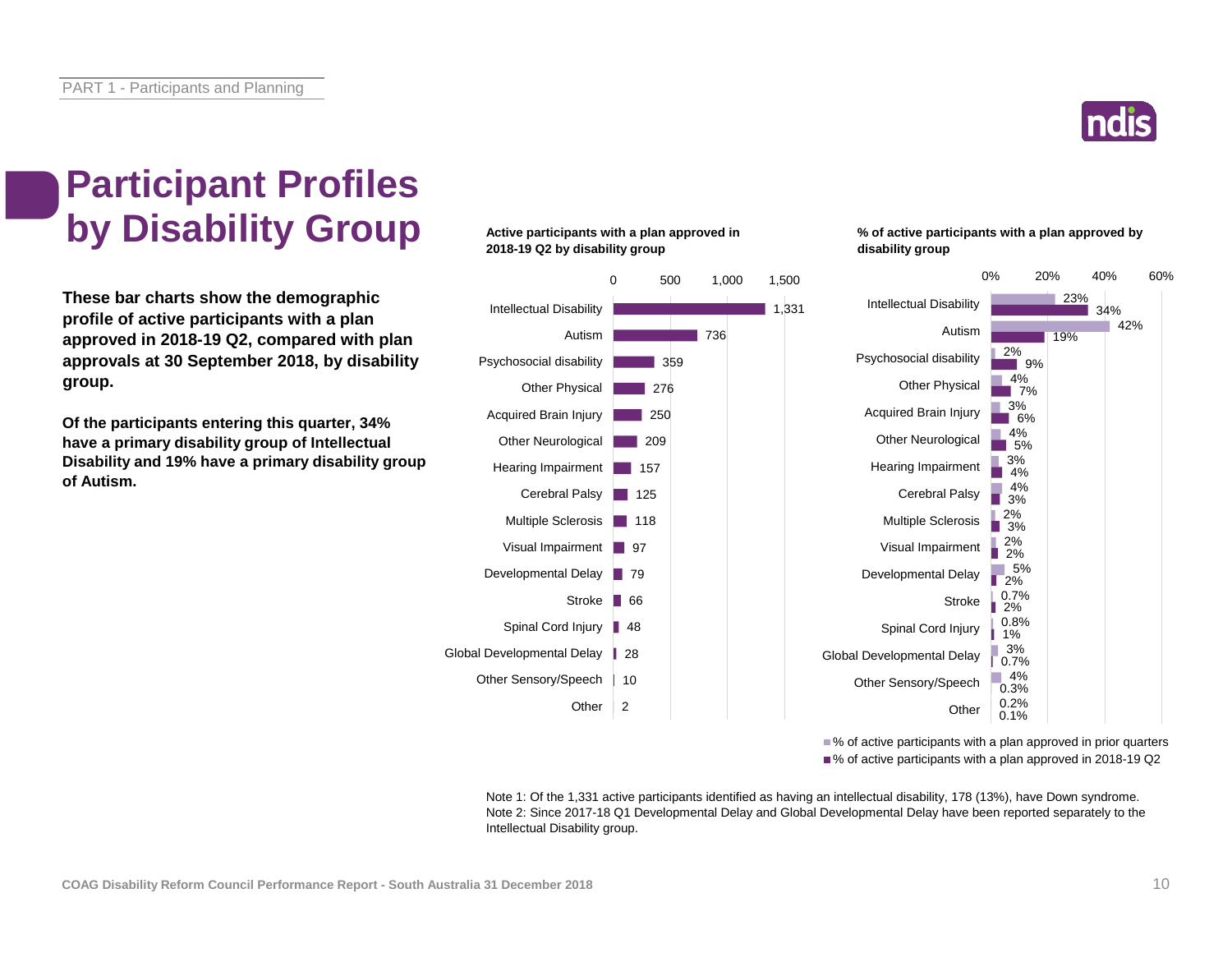PART 1 - Participants and Planning

#### **Participant Profiles by Level of Function**

**These bar charts show demographic profile of active participants with a plan approved in 2018-19 Q2, compared with plan approvals at 30 September 2018, by level of function.**

**For participants with a plan approval in the current period:** 

**• 18% of active participants had a relatively high level of function**

**• 56% of active participants had a relatively moderate level of function** 

**• 25% had a relatively low level of function**

**These relativities are within the NDIS participant population, and not comparable to the general population.**

**% of active participants with a plan approved by level of function**



■% of active participants with a plan approved in 2018-19 Q2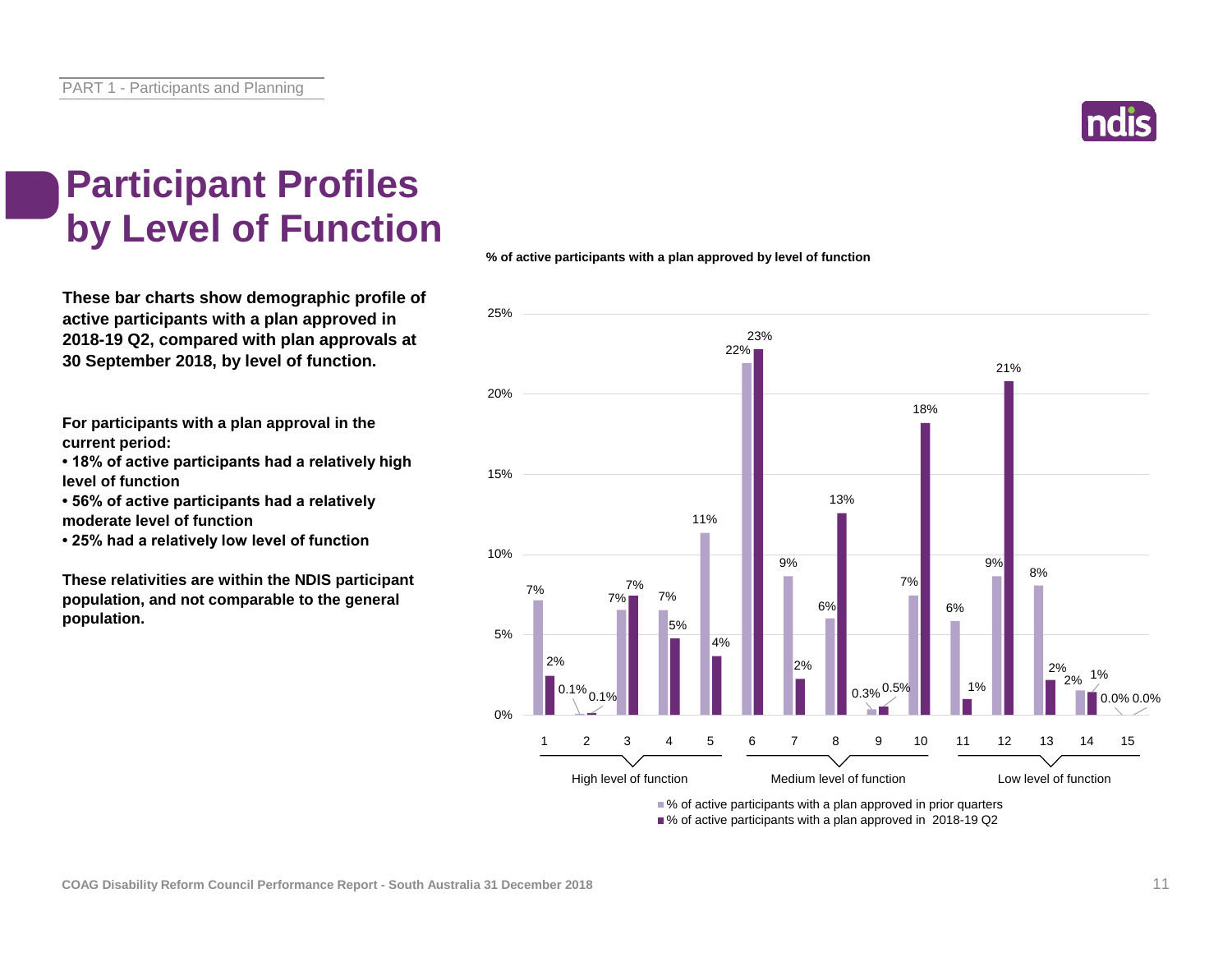### ndis

# **Participant Profiles**

**These charts show the demographic profile of active participants with a plan approved in 2018- 19 Q2, compared with plan approvals as at 30 September 2018, by gender.**

**The majority of participants are males.**



Note: The higher than expected number of participants with an indeterminate gender in 2018- 19 Q2 was due to data integrity issues. This is currently being investigated.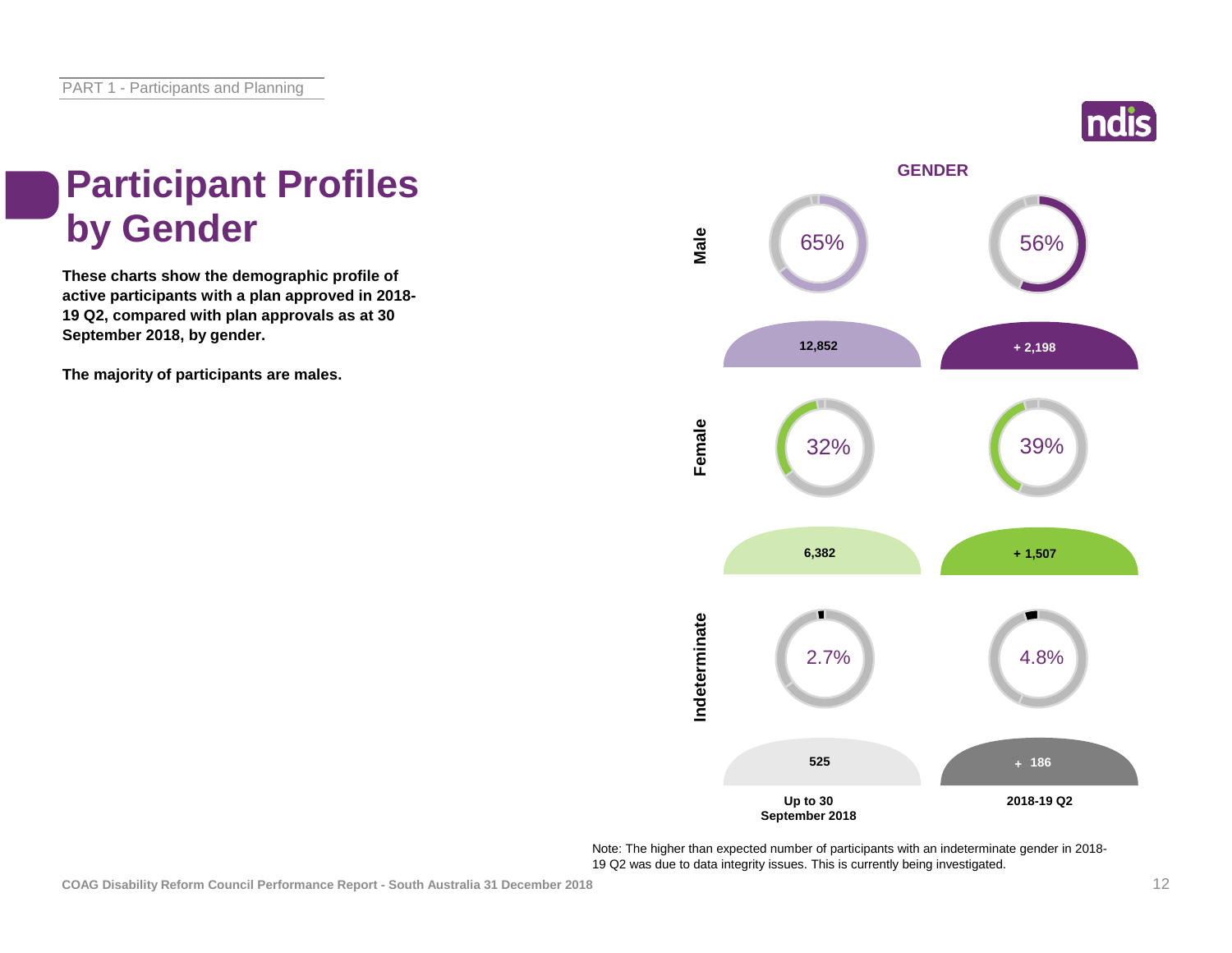#### **Participant Profiles**

**These bar charts show other demographic profile of active participants with a plan approved in 2018-19 Q2, compared with plan approvals as at 30 September 2018.**

**Of the participants with a plan approved in 2018-19 Q2:**

**• 4.1% were Aboriginal or Torres Strait Islander, compared with 4.4% in previous quarters combined.**

**• 1.1% were young people in residential aged care, compared with 0.5% in previous quarters combined.**

**• 7.3% were culturally and linguistically diverse, compared with 6.5% in previous quarters combined.**





90.4%

90.1%

99.5%

2018-19 Q2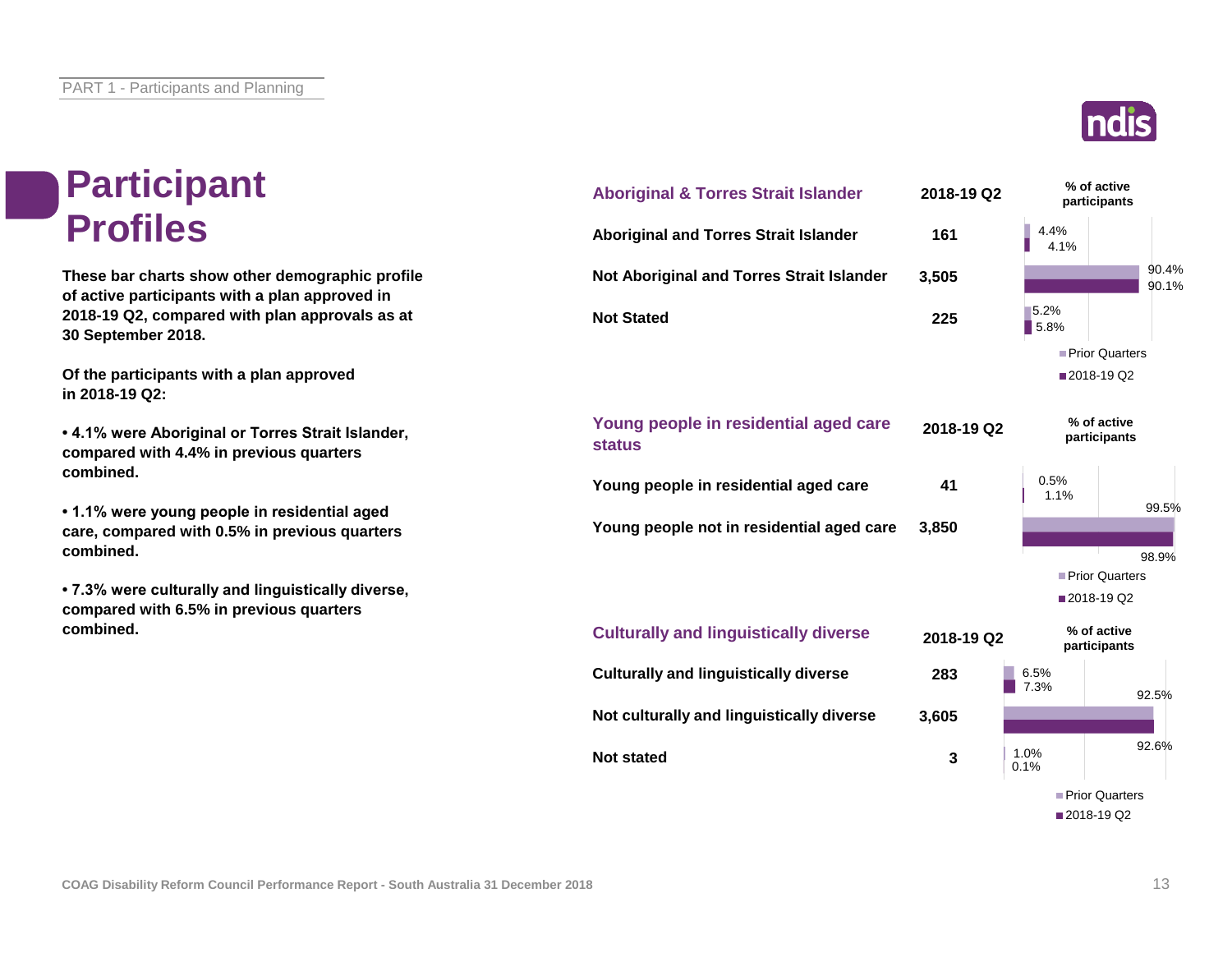

#### **Plan Management Support Coordination**

**The proportion of participants electing to fully or partly self-manage their plan was lower in 2018-19 Q2 at 19%, compared with 21% in previous quarters combined.**

**37% of participants who have had a plan approved in 2018-19 Q2 have support coordination in their plan, compared to 38% in previous quarters combined.**

**Prior quarters (transition only)**







**COAG Disability Reform Council Performance Report - South Australia 31 December 2018** 14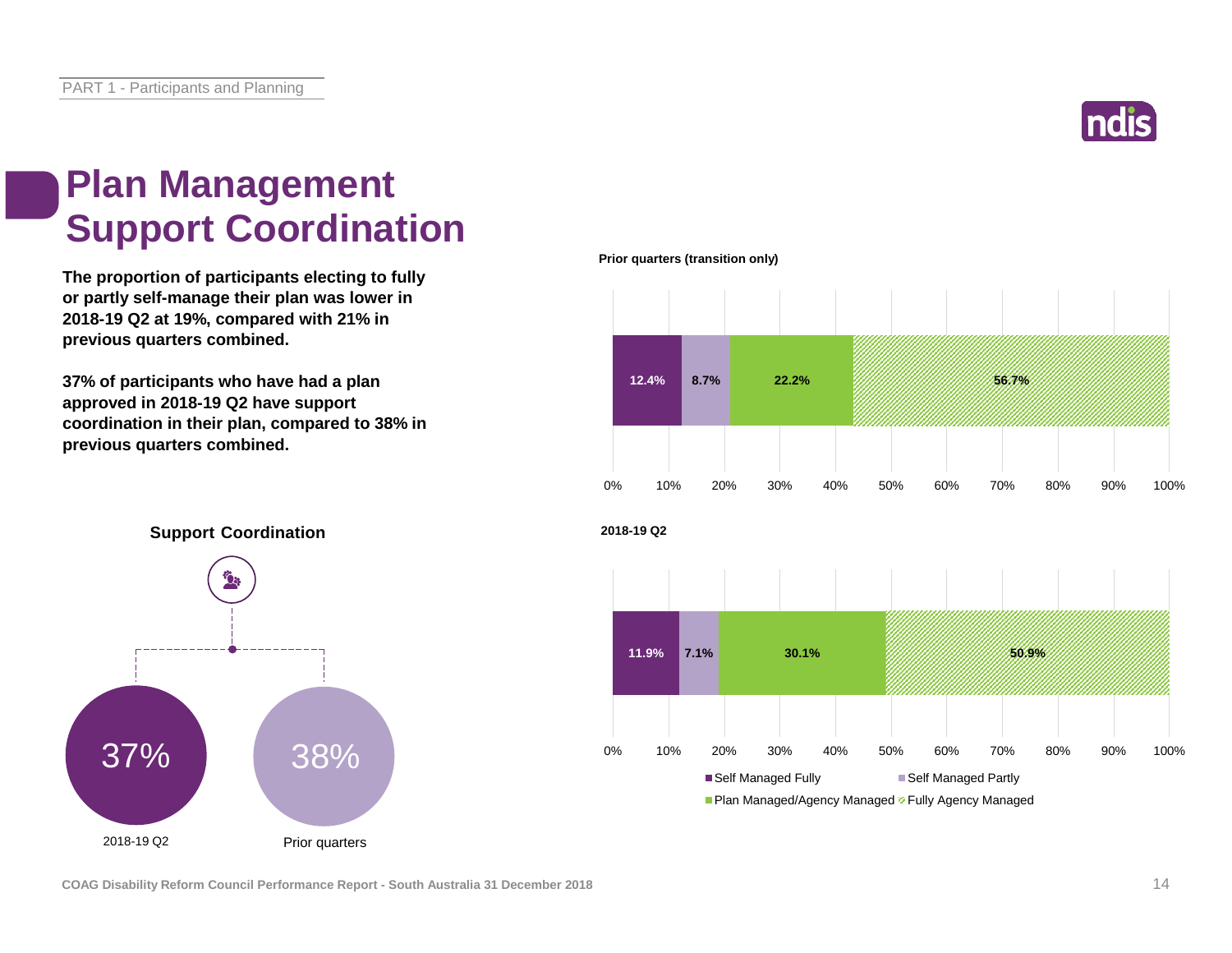

#### **Plan Activation**

**Plan activation refers to the amount of time between plan approval and the commencement of the participant receiving support.**

**The percentage of plans activated within 90 days of approval were:** 

- **70% of plans approved in prior quarters**
- **82% of plans approved in 2017-18 Q4.**

**Duration to Plan activation for initial plans**

#### **Prior Quarters (Transition Only)**



Note: Plans approved after the end of 2017-18 Q4 have been excluded from the charts. They are relatively new and it is too early to examine their durations to activation.

Plan activation can only be approximated using data on payments. As there is a lag between when support is provided and payments made, these statistics are likely to be conservative. That is, it is likely that plan activation is faster than presented. Further, in-kind supports have been excluded from the calculation, which contributes to the conservative figures.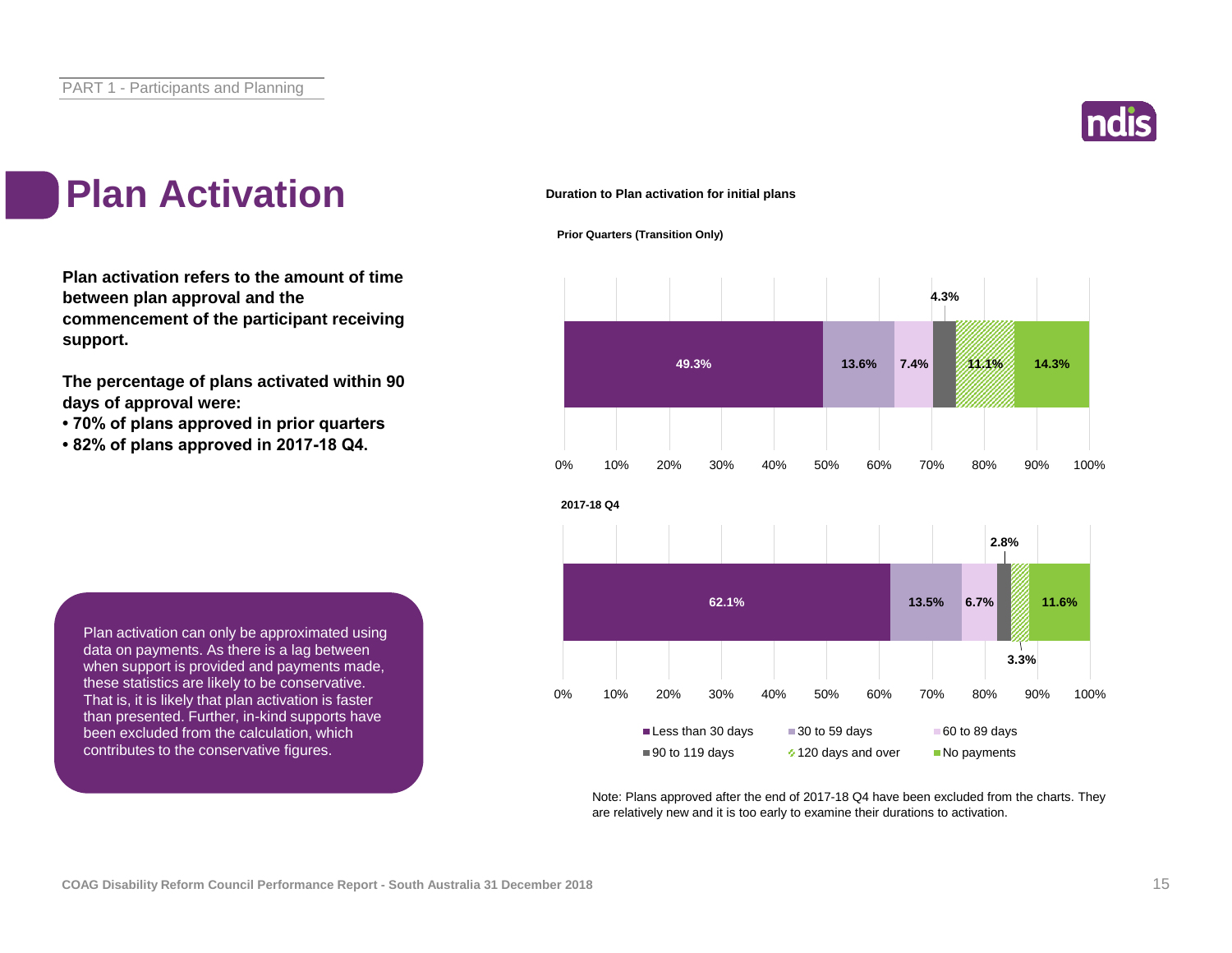#### **Participant Outcomes**

**Information was collected from 99% of participants who have received their initial plan since 1 July 2016 (baseline outcome measures).**

**• 68% of participants from school age to 14 are able to make friends outside of family/carers, compared to 62% of participants aged 0 to before school**

**• 60% of participants aged 0 to before school are engaged in age appropriate community, cultural or religious activities, compared to 36% - 46% for other age groups**

**• 73% of participants from school age to 14 attend school in a mainstream class, compared to 31% of participants aged 15 to 24**

**• 30% of participants aged 25 and over have a paid job, compared to 22% of participants aged 15 to 24**

**• 70% of participants aged 25 and over choose what they do every day, compared to 49% of participants aged 15 to 24**

#### **Selected key baseline indicators for participants**



 $\Box$  0 to before school  $\Box$  School to 14  $\Box$  15 to 24  $\Box$  25 and over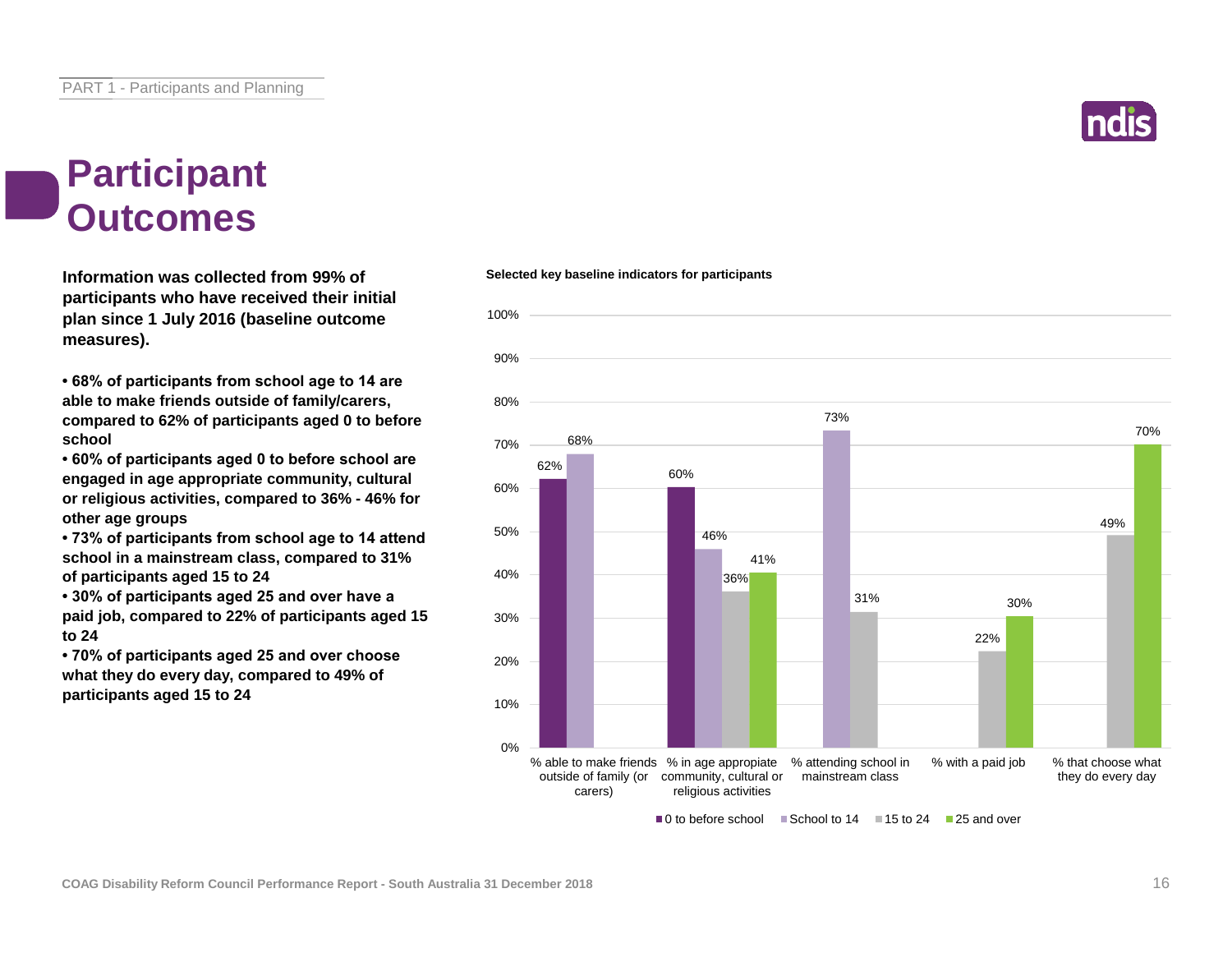#### **Family/Carers Outcomes**

**The percentage of participants' family/carers: • working in a paid job was highest for participants aged 0 to 14 (47%) • able to advocate for their child/family member** 

**was highest for participants aged 0 to 14 and participants aged 15 to 24 (78%)**

**• who have friends and family they can see as often as they like was highest for participants aged 25 and over (56%)**

**• who feel in control selecting services was highest for participants aged 25 and over (49%) • who support/plan for their family member through life stage transitions was highest for participants aged 0 to 14 (87%)**

#### **Selected key baseline indicators for families and carers of participants**



 $\blacksquare$  0 to 14  $\blacksquare$  15 to 24  $\blacksquare$  25 and over

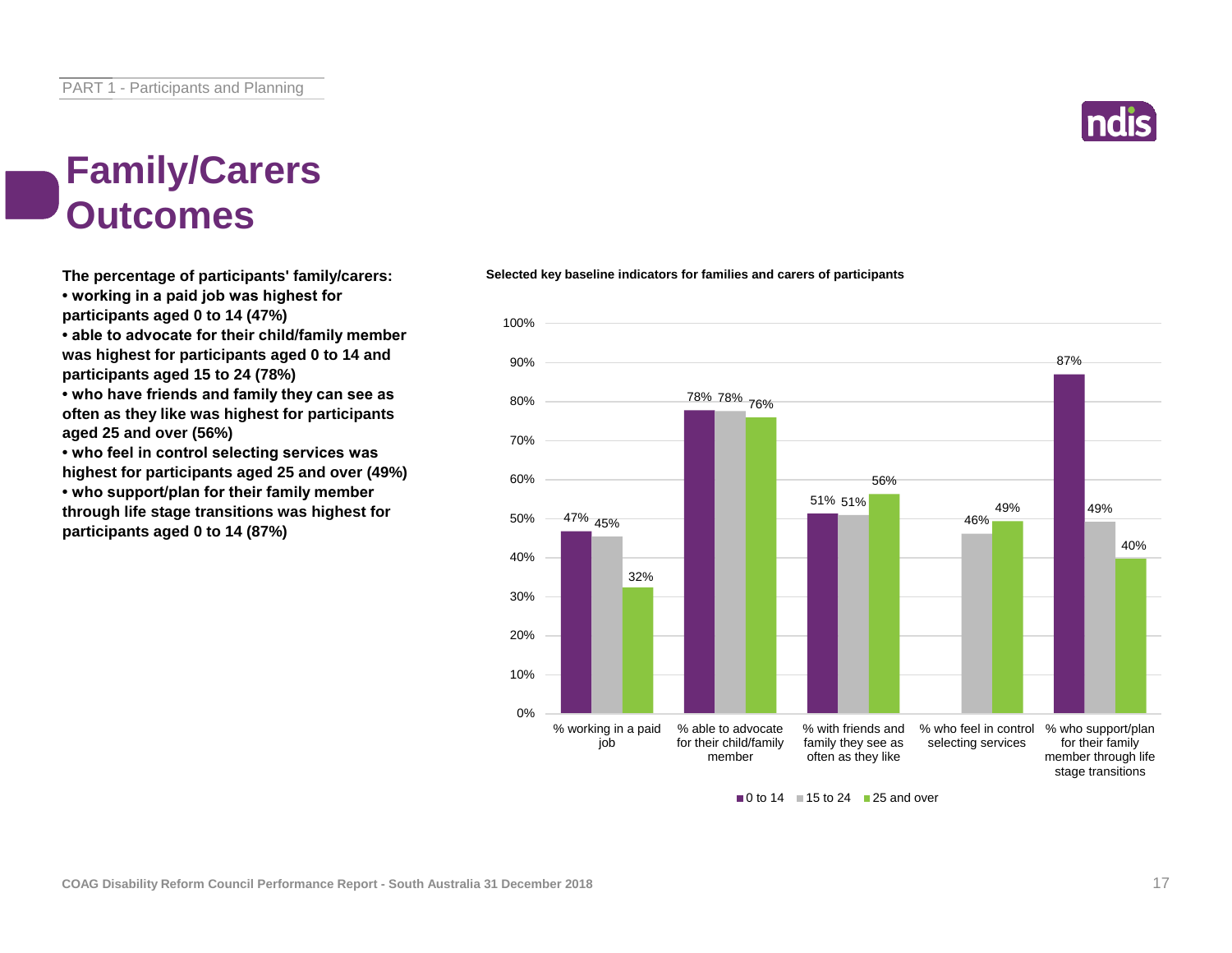

#### **Has the NDIS helped? Participants**

**Perceptions of whether the NDIS has helped.**

**Participants who entered the Scheme between 1 July 2016 and 31 December 2016 and had a plan review approximately one year later and also two years later were asked questions about whether the NDIS had helped them.**

**Participants' perceptions of whether the NDIS has helped improved from year one to year two for those in the age group School to 14, and results were mixed for the other age groups with sufficient data.**

#### **"Has the NDIS helped?" questions for participants**





Note: There was insufficient data to report for participants aged 25 and over for this quarter.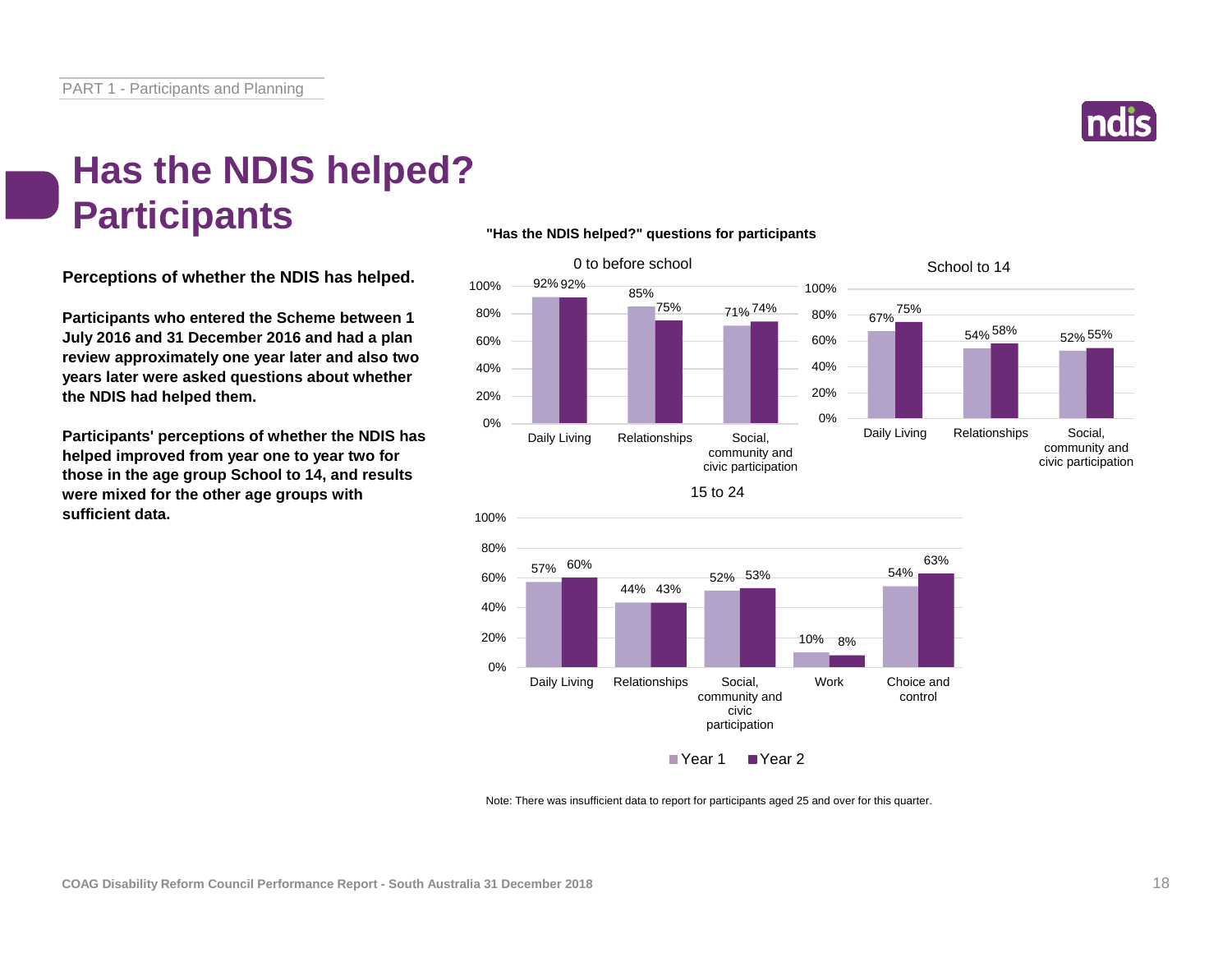

#### **Has the NDIS helped? Family/Carers**

**Perceptions of whether the NDIS has helped.**

**Families and carers of participants who entered the Scheme between 1 July 2016 and 31 December 2016 and had a plan review approximately one year later and also two years later were asked questions about whether the NDIS had helped them.**

**Changes in family and carers' perceptions of whether the NDIS has helped from year one to year two were mixed.**

#### **"Has the NDIS helped?" questions for families and carers of participants**



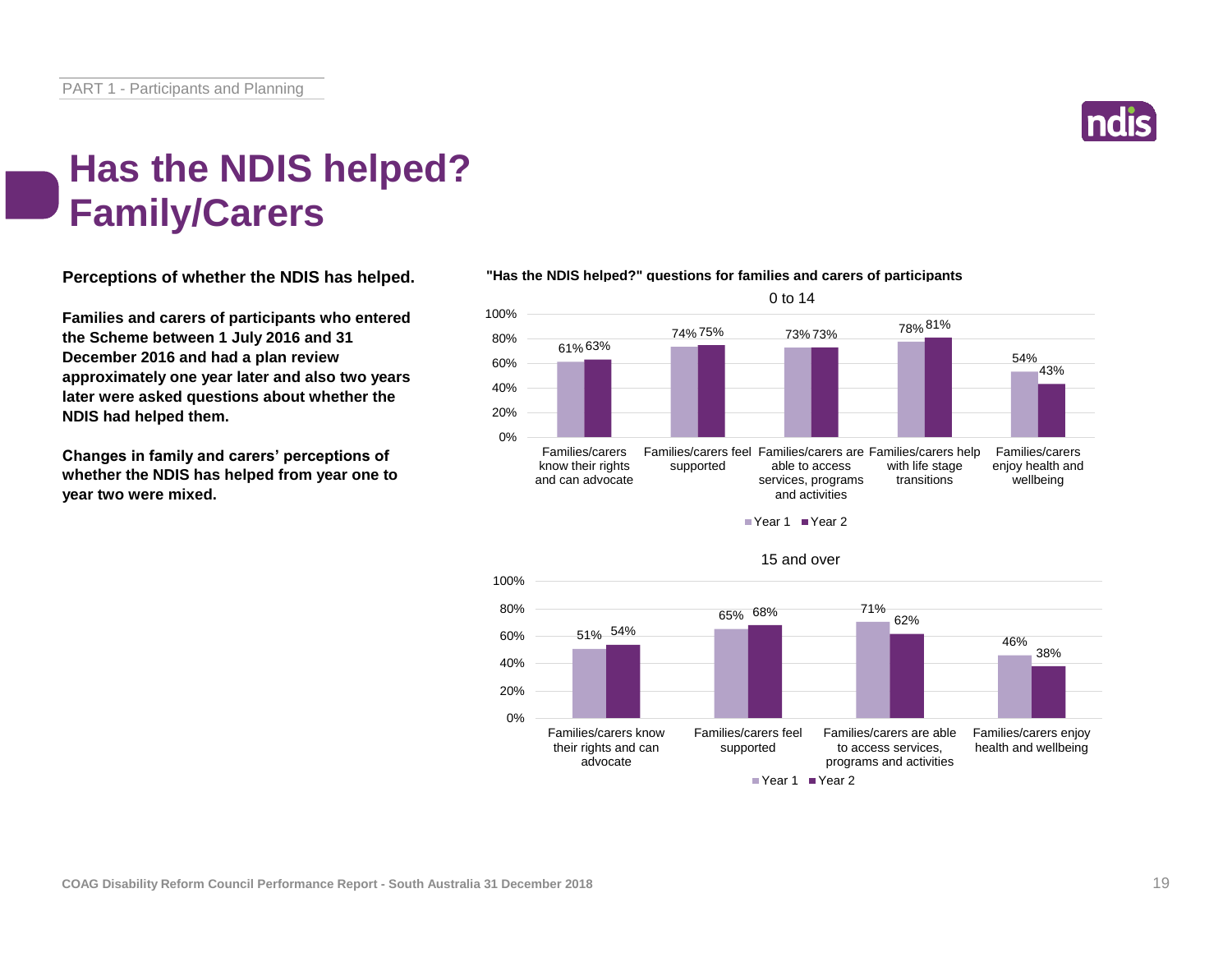

#### **Participants in Work**

**Participants who entered the Scheme between 1 July 2016 and 31 December 2016 and are of working age are monitored to see whether the NDIS has helped them find paid work.**

**Overall, the percentage of participants in paid work increased from 3% to 10%.**



Note: There was insufficient data to report for participants aged 25 and over for this quarter.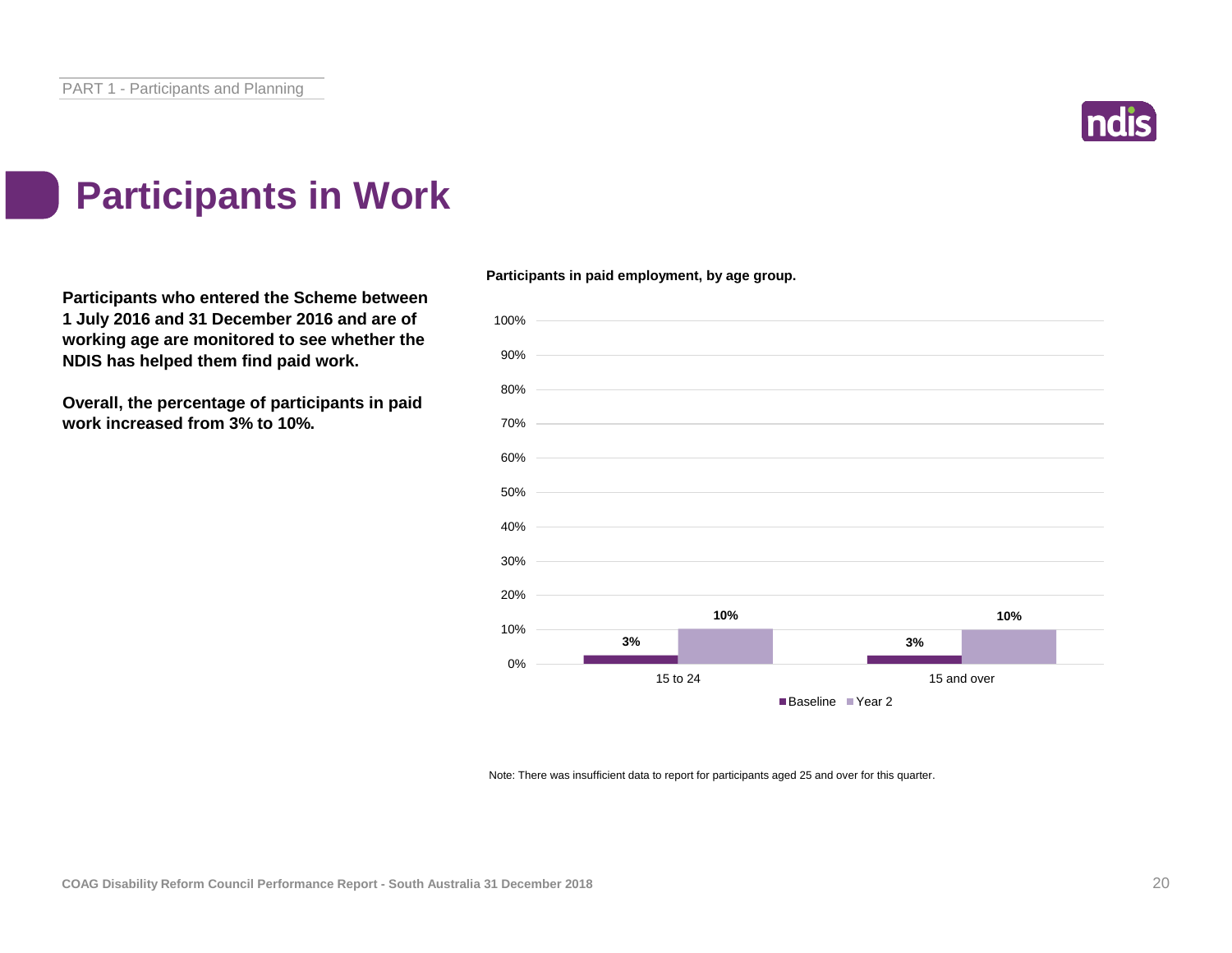

#### **Participants involved in communal and social activities**

**NDIS Participants participating in social activities in their community, by age group.**

**Participants who entered the Scheme between 1 July 2016 and 31 December 2016 are monitored to see whether the NDIS has helped them participate in social activities in their community.**

**Overall, the percentage of participants engaged in social activities in their communities increased from 39% to 46%.**



Note: There was insufficient data to report for participants aged 25 and over for this quarter.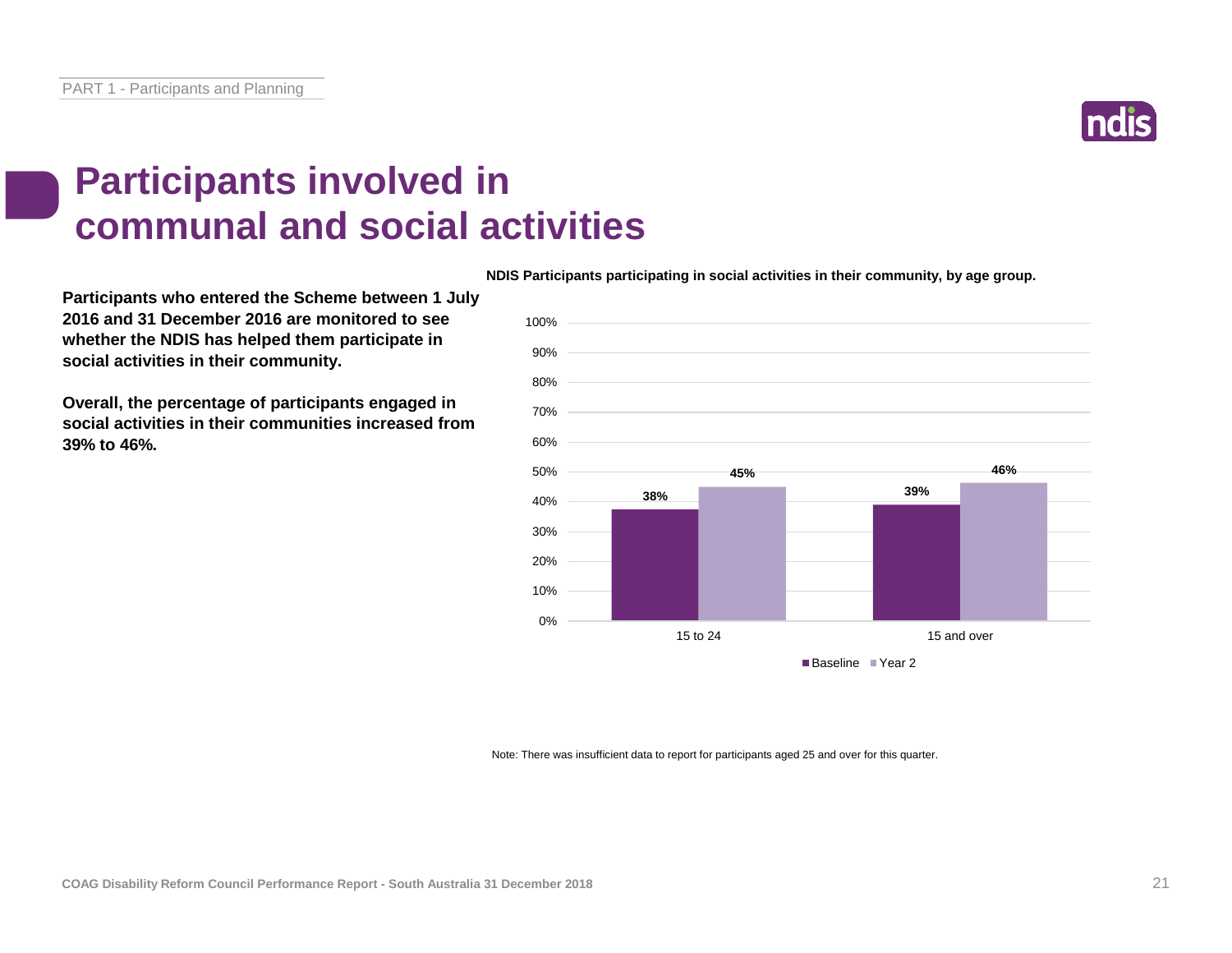

### **Participant Satisfaction**

**75% of participants rated their satisfaction with the Agency's planning process as either good or very good in the current quarter. This has decreased since the last quarter with sufficient data but remains high.** 

**A new participant satisfaction survey has been developed. Going forward it will better record the experience of NDIS participants, and their families and carers, at different stages of the participant pathway.**

**Proportion of participants describing satisfaction with the Agency's planning process as good or very good - by quarter**



Note: Participant satisfaction results are not shown if there is insufficient data in the group.

Participant satisfaction continues to be high, but has dropped during transition, compared with trial site experience. The NDIS process and what happens  $\mathbb{R}^n$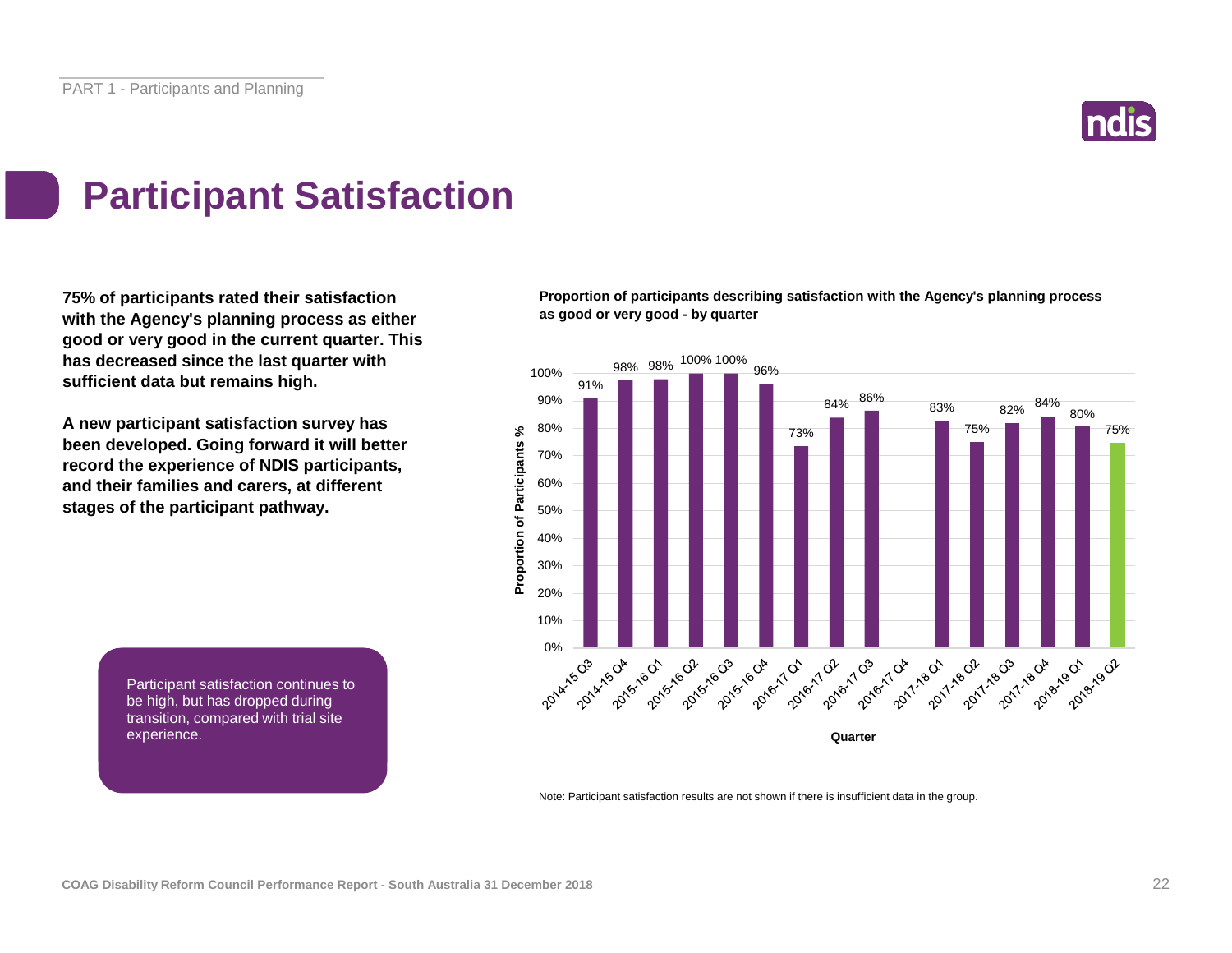# **Committed Supports and Payments**

Both committed and paid supports to participants are increasing in line with the growing scheme.

Of the \$1.1 billion that has been committed in participant plans, \$651.1 million has been paid to date.

**Indis** 

**South Australia - 31 December 2018**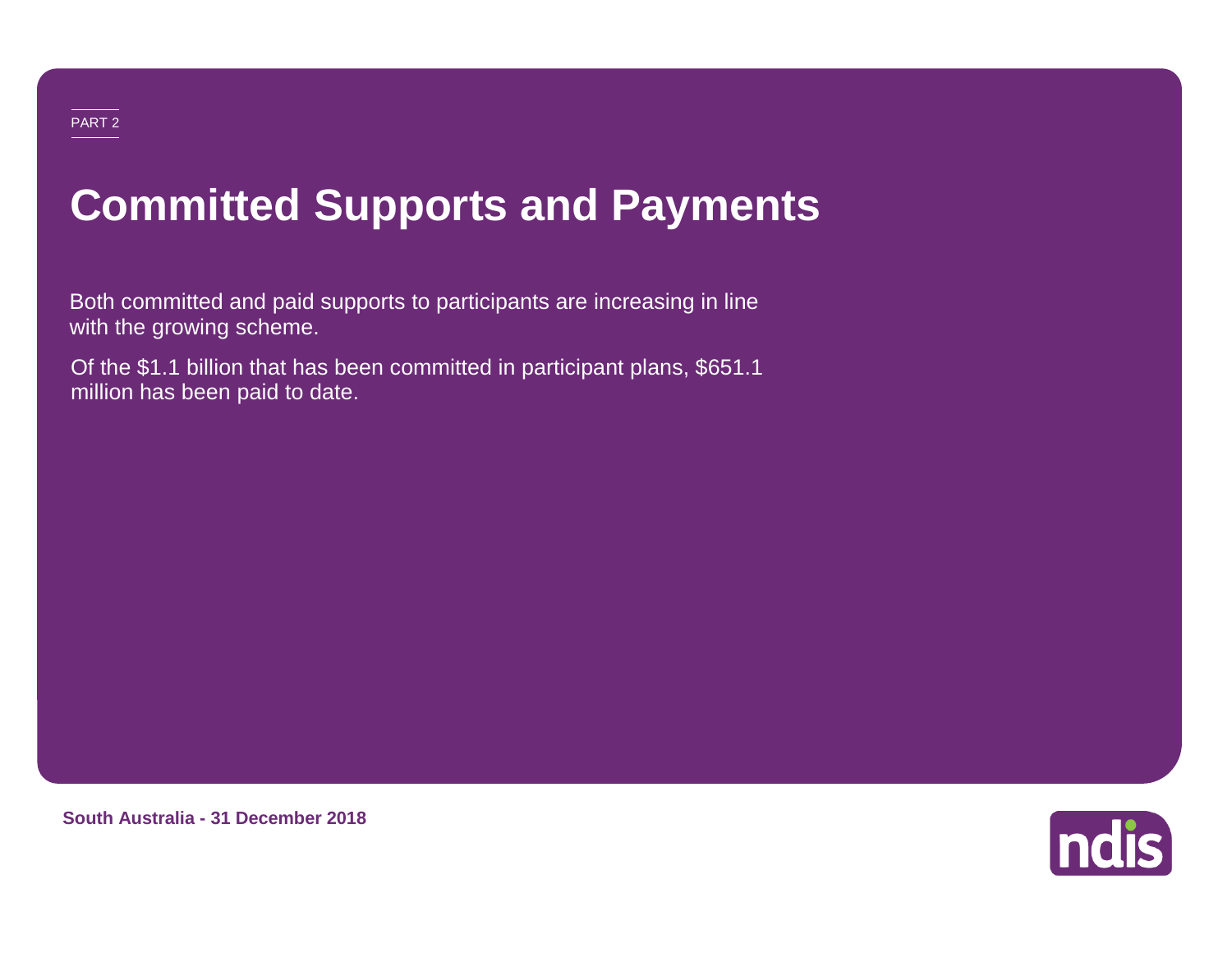### **ndis**

### **Summary**

**This section presents information on the amount committed in plans and payments to service providers and participants.**

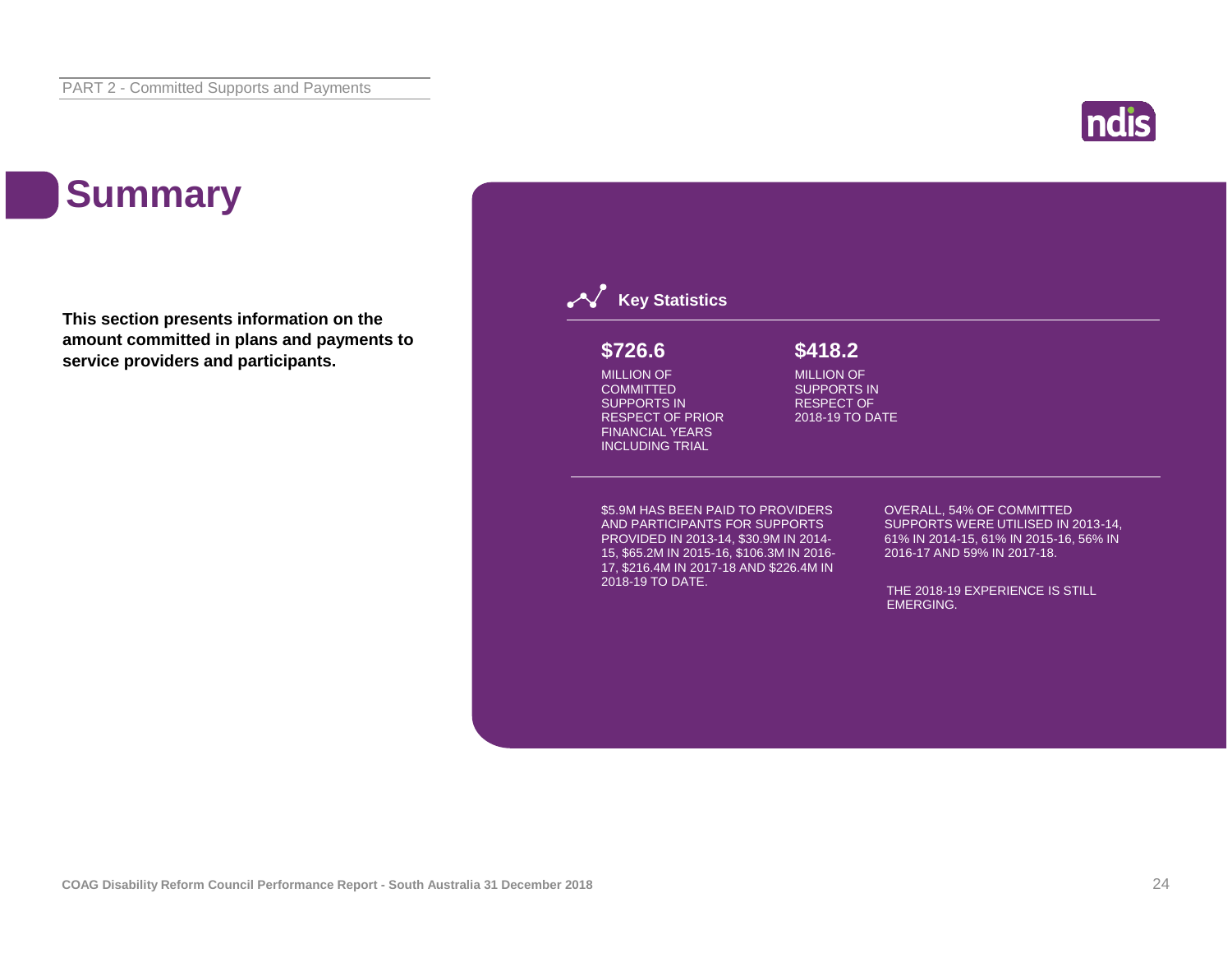

### **Committed Supports and Payments**

**Committed supports by year that the support is expected to be provided, compared with committed supports that have been used (paid).**

**Of the \$1.1 billion that has been committed in participant plans, \$651.1 million has been paid to date.**

**In particular, for supports provided in: 2013-14: \$5.9m has been paid 2014-15: \$30.9m has been paid 2015-16: \$65.2m has been paid 2016-17: \$106.3m has been paid 2017-18: \$216.4m has been paid 2018-19 to date: \$226.4m has been paid** **Committed and paid by expected support year**

| <b>SMillion</b> | 2013-14 | 2014-15 |       | 2015-16   2016-17 |       | 2017-18 2018-19 to date | Total   |
|-----------------|---------|---------|-------|-------------------|-------|-------------------------|---------|
| Total committed | 11.0    | 50.7    | 106.3 | 190.6             | 368.0 | 418.2                   | 1.144.8 |
| Total paid      | 5.9     | 30.9    | 65.2  | 106.3             | 216.4 | 226.4                   | 651.1   |

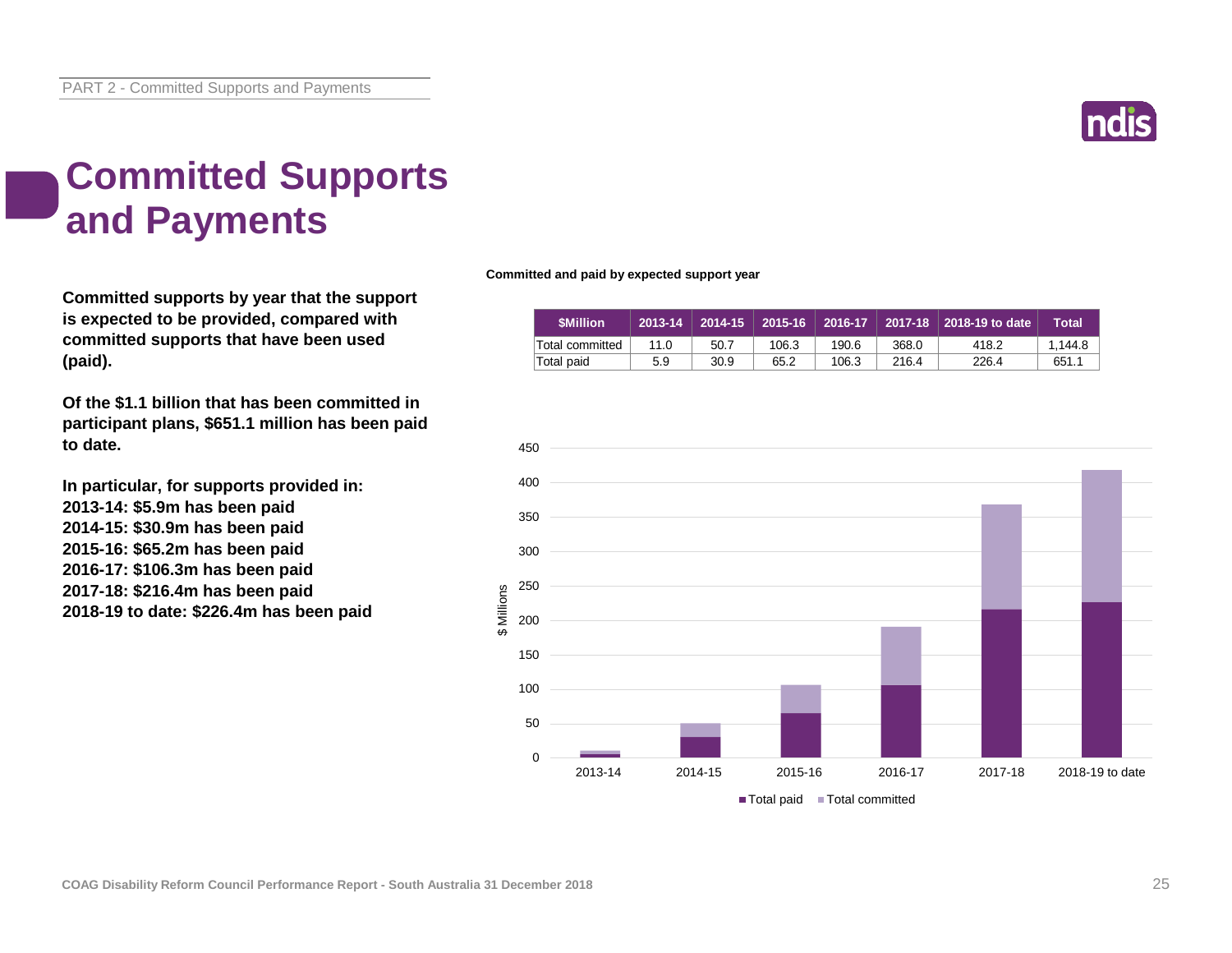

#### **Committed Supports by Cost Band**

**As at 2018-19 Q2, the distribution of average annualised committed supports remained consistent with previous quarters. This is the case whether Supported Independent Living (SIL) supports are included or excluded in the figures.**



**Distribution of average annualised committed supports by cost band (including SIL)** 

**Distribution of average annualised committed supports by cost band (excluding SIL)** 

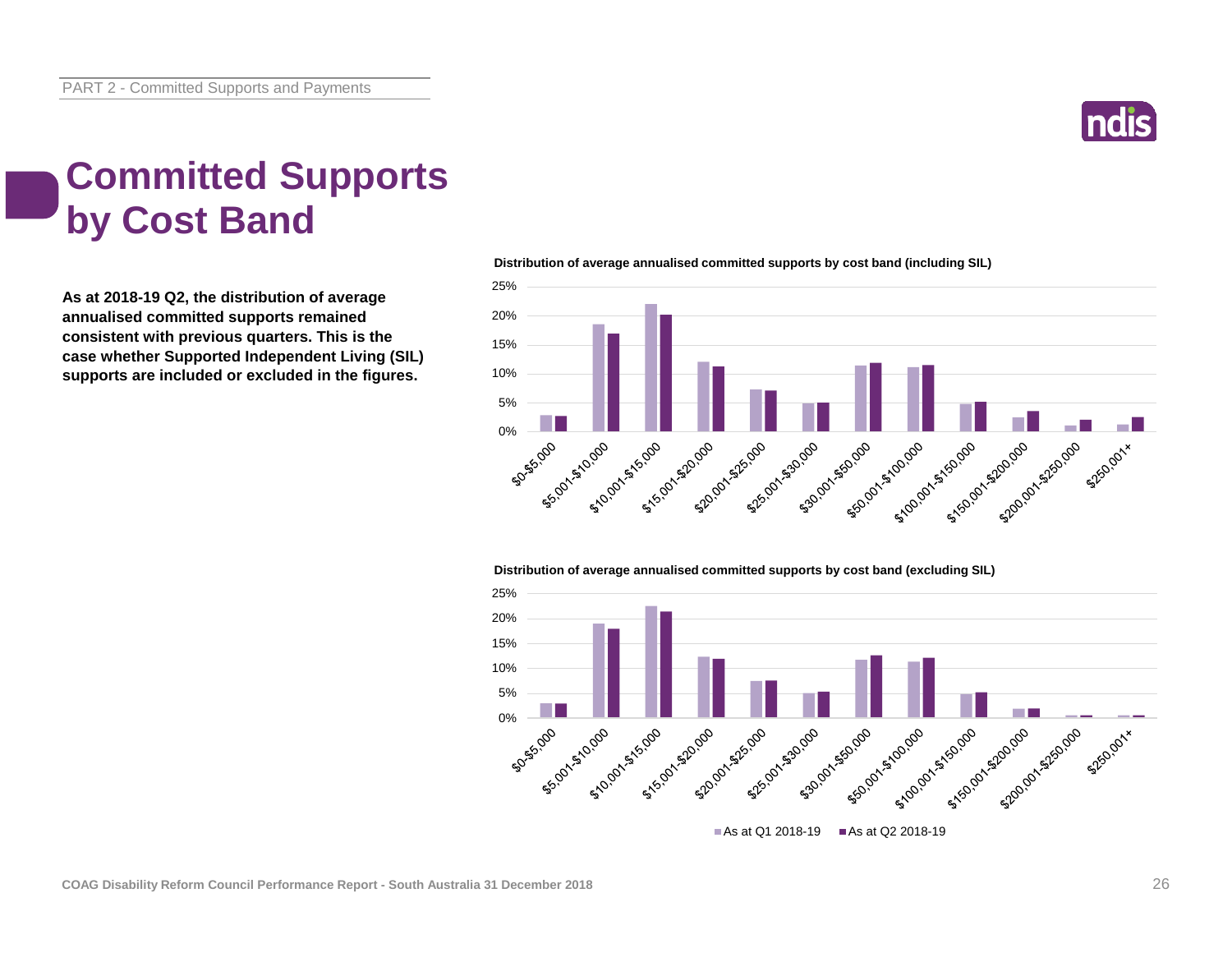

### **Committed Supports by Age Band**

**The average annualised committed supports increase to age 45, then reduce at older ages.**

**The average annualised committed supports have increased for adults during the quarter. This is due to a relatively high proportion of initial plan approvals for SIL participants since 30 September 2018.**



**Average annualised committed supports by age band**

Note: The age eligibility requirements for the NDIS are based on the age as at the access request date. Participants with their initial plan approved aged 65+ have turned 65 since their access request was received.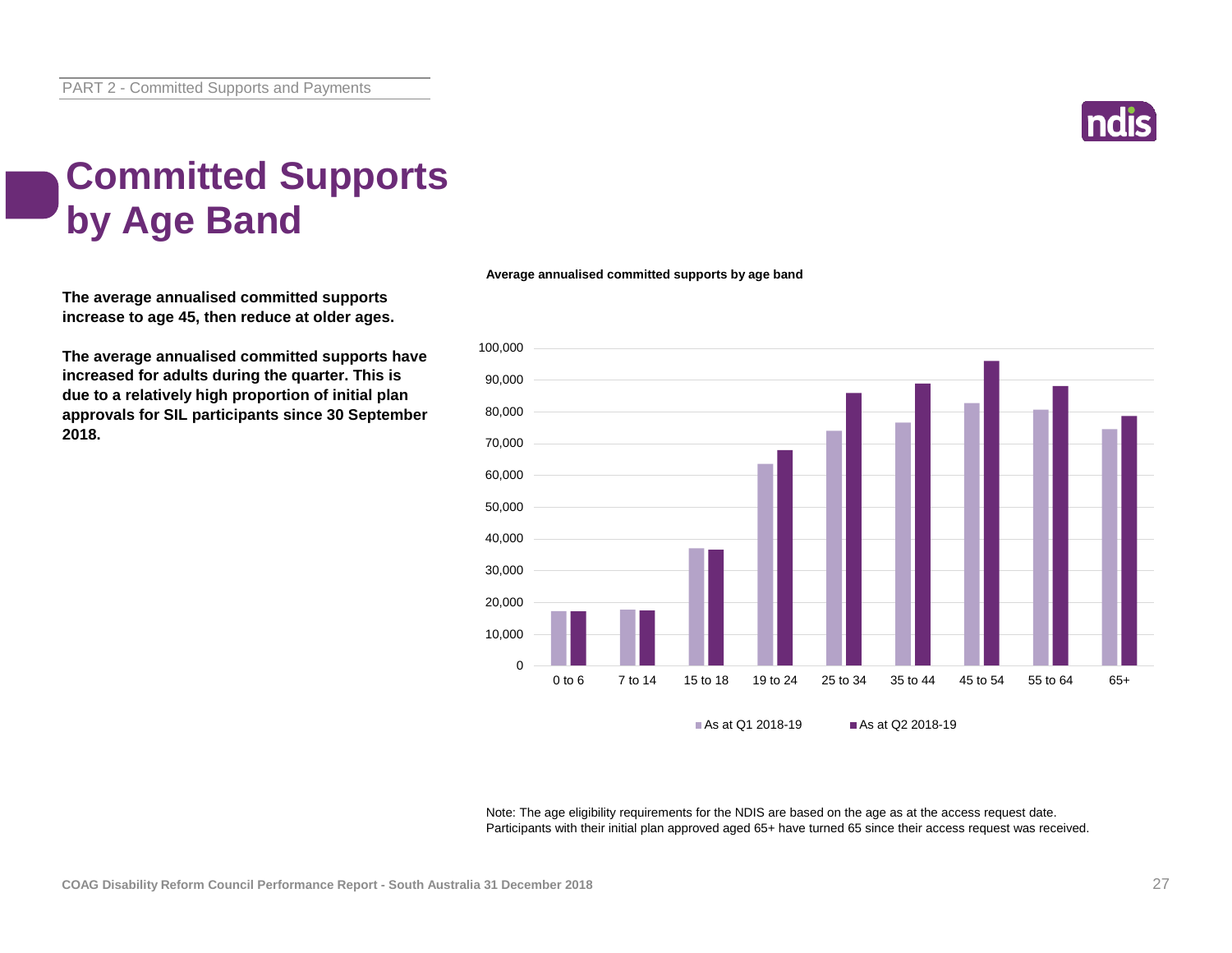

### **Committed Supports by Disability Group**

**Participants with Multiple Sclerosis, Spinal Cord Injury and Acquired Brain Injury have the highest average annualised committed supports.**



#### **Average annualised committed supports by primary disability group**

As at Q1 2018-19  $\blacksquare$  As at Q2 2018-19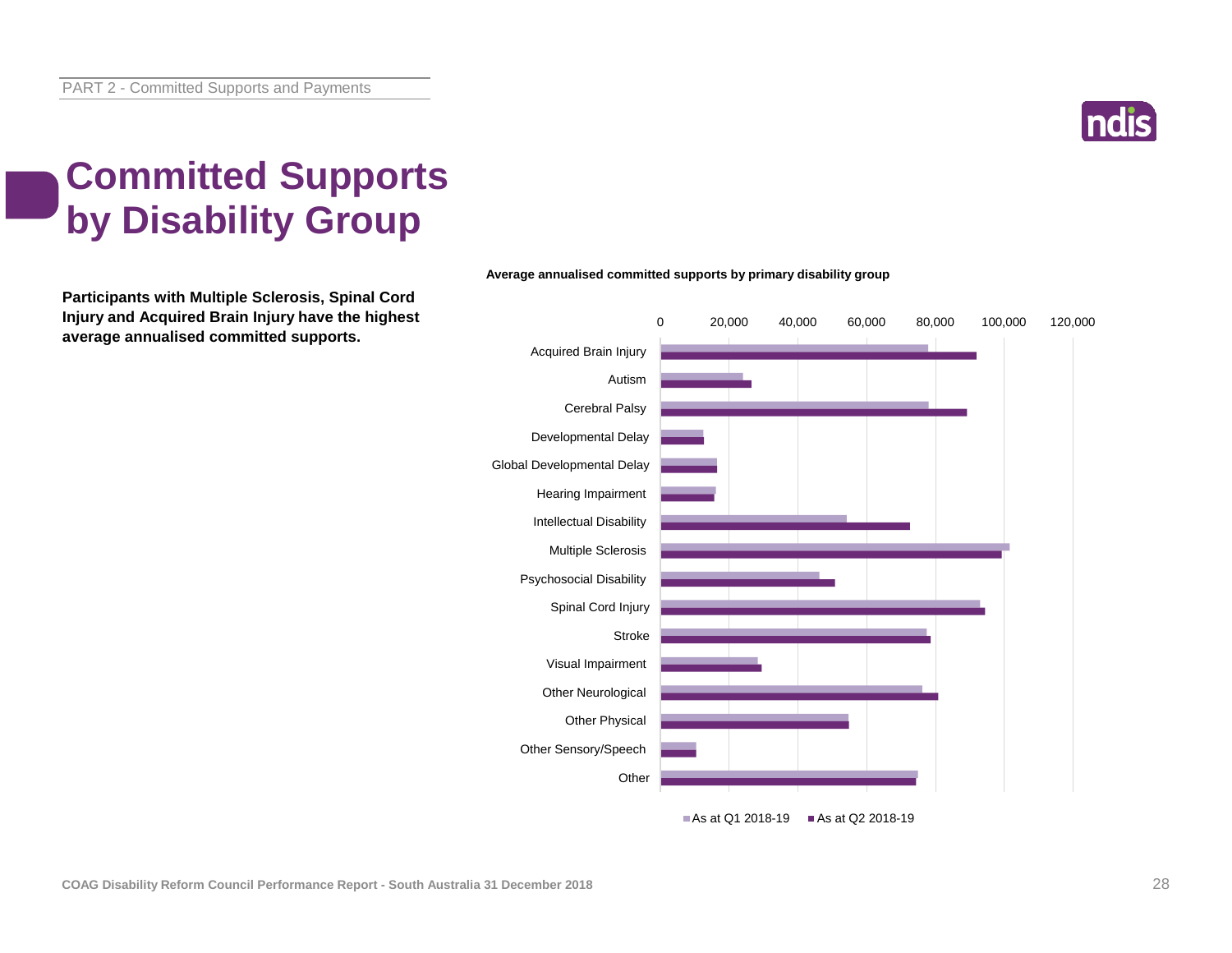

### **Committed Supports by Level of Function**

**The average annualised committed supports generally increase for participants with lower levels of function.**



**Average annualised committed supports by level of function**

As at Q1 2018-19  $\blacksquare$  As at Q2 2018-19

Note 1: Average annualised committed supports are not shown if there are insufficient data in the group. Note 2: High, medium and low function is relative within the NDIS population and not comparable to the general population.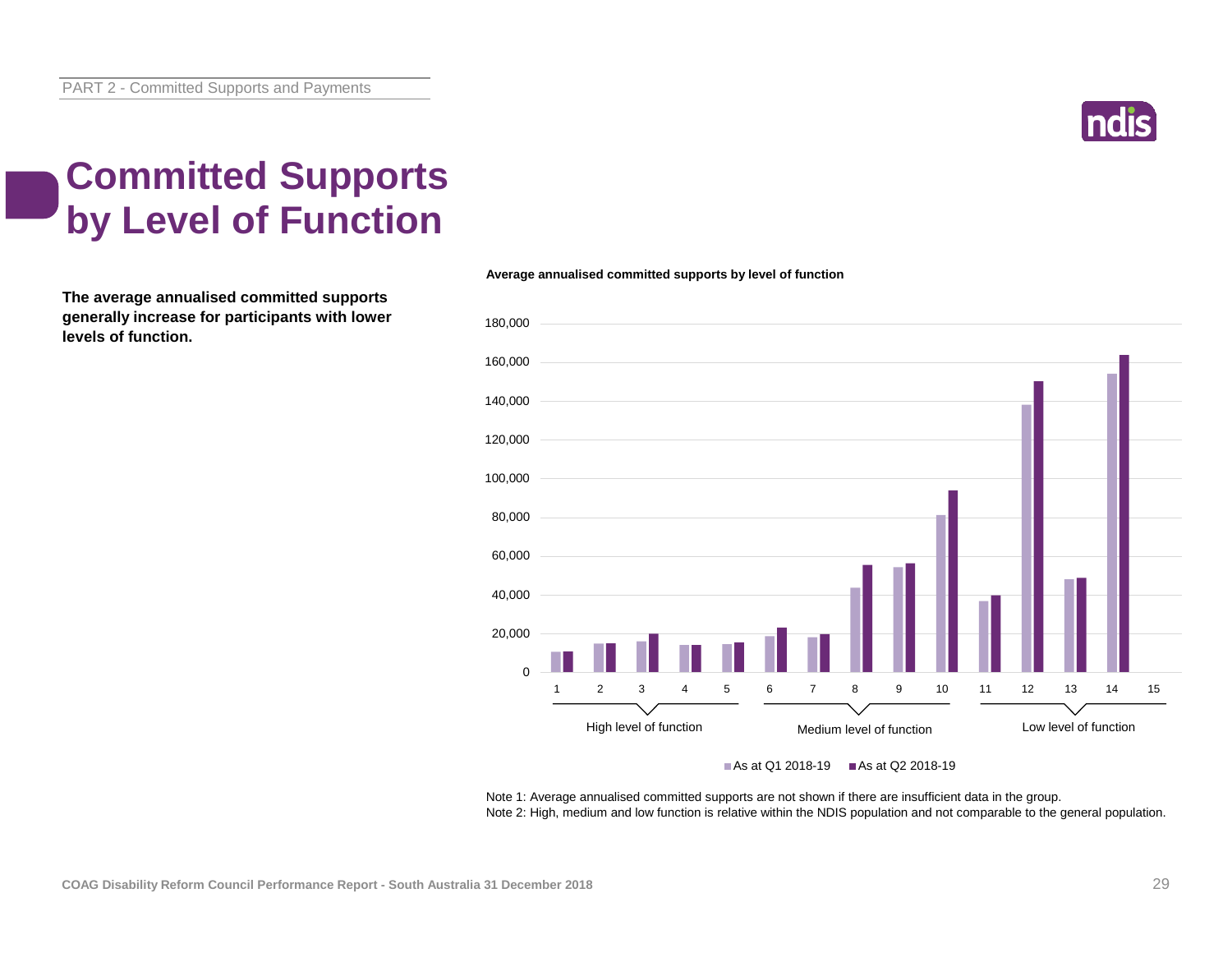

### **Utilisation of Committed Supports**

**Utilisation of committed supports by year that the support was expected to be provided as at 30 September 2018, compared with 31 December 2018.** 

**As there is a lag between when support is provided and when it is paid, the utilisation in 2018-19 will increase.** 

**Lower utilisation in 2016-17 and 2017-18 is predominantly driven by the large number of participants who received their first plan in these years. Participants utilise less of their first plan compared with their second and subsequent plans, as it takes time to familiarise with the NDIS and decide which supports to use.**

The utilisation of committed supports in 2018-19 will increase further as there is a lag between when support is provided and when it is paid.

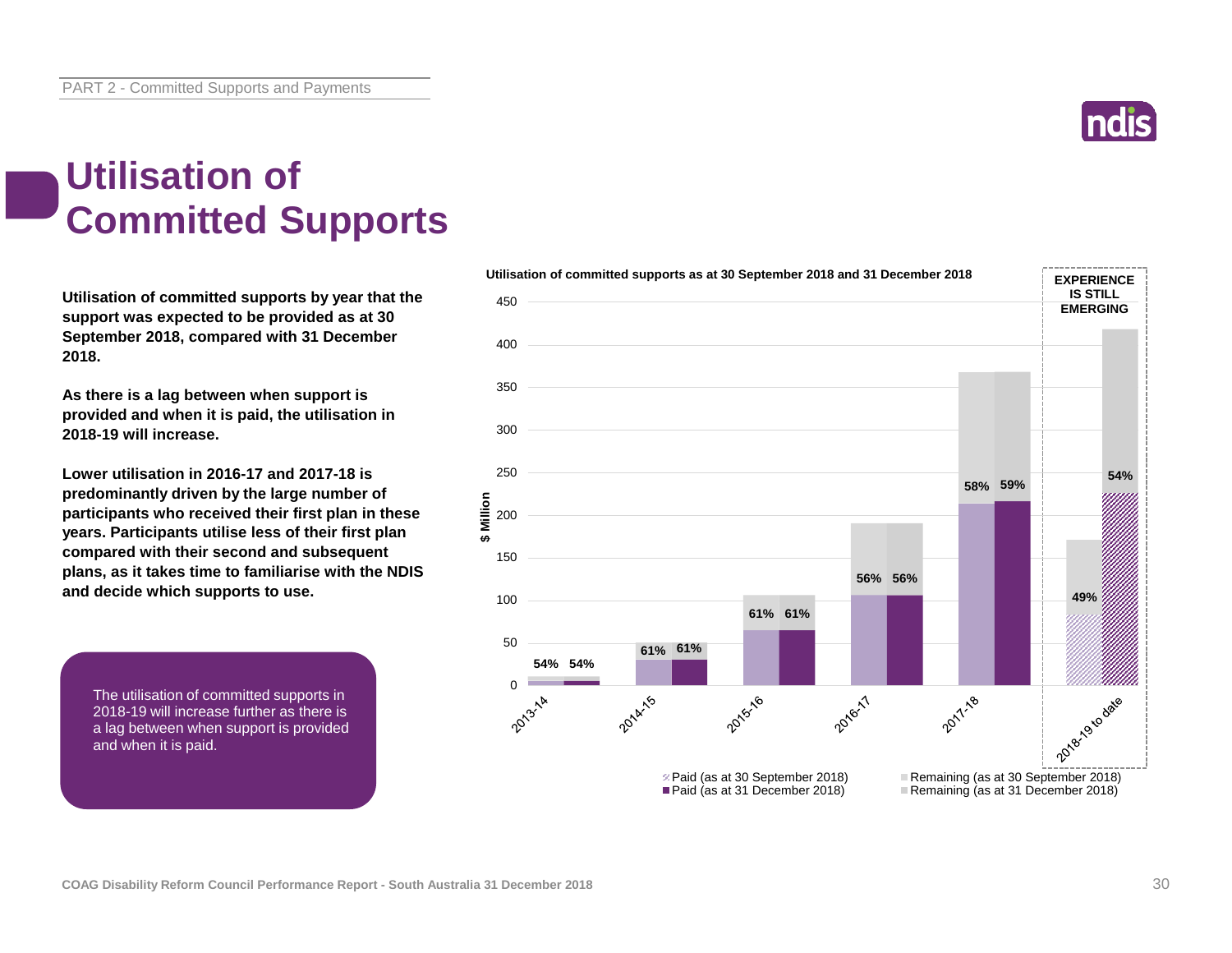### **Providers and Markets**

The new NDIS Quality and Safeguards Commission (NQSC) has been established to regulate providers in NSW and SA from 1 July 2018.

The NQSC uses a 'National approach' to approve providers and thus, when a provider that has been approved in NSW or SA is verified by the NQSC, it automatically becomes an approved provider in both States. This is the main reason for the increase in approved providers in SA this quarter. The proportion of active providers in each State gives an indication of the providers that are currently servicing participants.

There was a 18% increase in the number of providers during the quarter to 3,660.

27% of approved providers were active in South Australia at 31 December 2018, and 73% were yet to have evidence of activity.



**South Australia - 31 December 2018**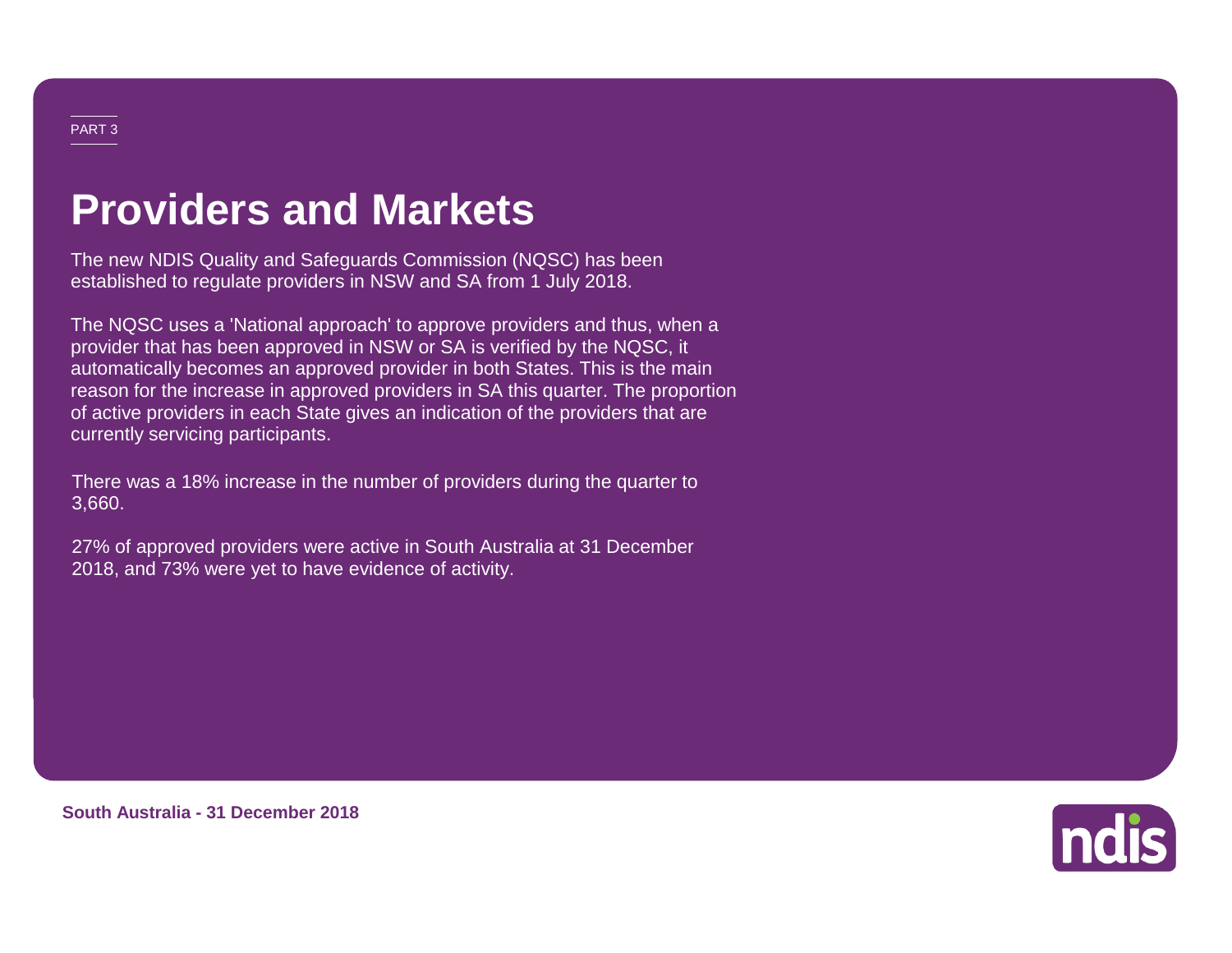### **Summary**

**This section contains information on registered service providers and the market, with key provider and market indicators presented.**

#### **Provider registration**

- **To provide supports to NDIS participants, a service provider is required to register and be approved by the NDIA in States/Territories other than NSW and SA.**
- **Since 1 July 2018, providers in SA and NSW register with the NQSC by submitting a registration request, indicating the types of support (registration groups) they are accredited to provide.**

#### **How providers interact with participants**

- **NDIS participants have the flexibility to choose the providers who support them.**
- **Providers are paid for disability supports and services provided to the participants.**

#### **Key Statistics 3,660 80-95% 35%**

APPROVED PROVIDERS, 27% OF WHICH WERE ACTIVE IN SOUTH AUSTRALIA AT 31 DECEMBER 2018

OF SERVICE PROVIDERS ARE INDIVIDUALS/SOLE TRADERS

THERAPEUTIC SUPPORTS HAS THE HIGHEST NUMBER OF APPROVED SERVICE PROVIDERS, FOLLOWED BY HOUSEHOLD TASKS AND EARLY **INTERVENTION** SUPPORTS FOR EARLY CHILDHOOD

The new NDIS Quality and Safeguards Commission (NQSC) has been established to regulate providers in NSW and SA from 1 July 2018.

OF PAYMENTS MADE BY THE NDIA ARE RECEIVED BY 25% OF **PROVIDERS** 

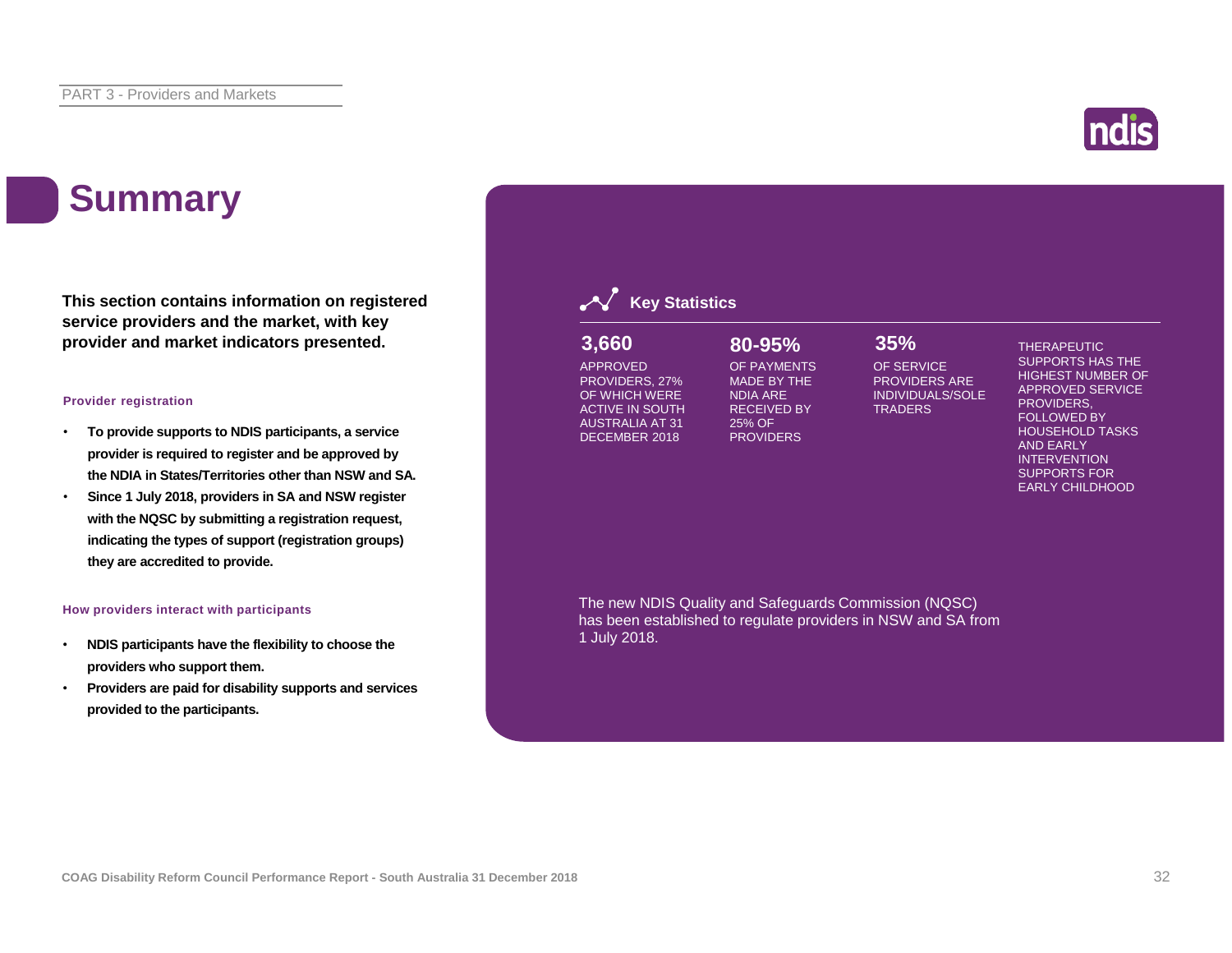#### **Providers over time**

**As at 31 December 2018, there were 3,660 registered service providers, of which 1,288 were individual/sole trader operated businesses and 2,372 were companies or organisations.**



The NQSC uses a 'National approach' to approve providers and thus, when a provider that has been approved in NSW or SA is verified by the NQSC, it automatically becomes an approved provider in both States.



**Approved providers over time by type of provider**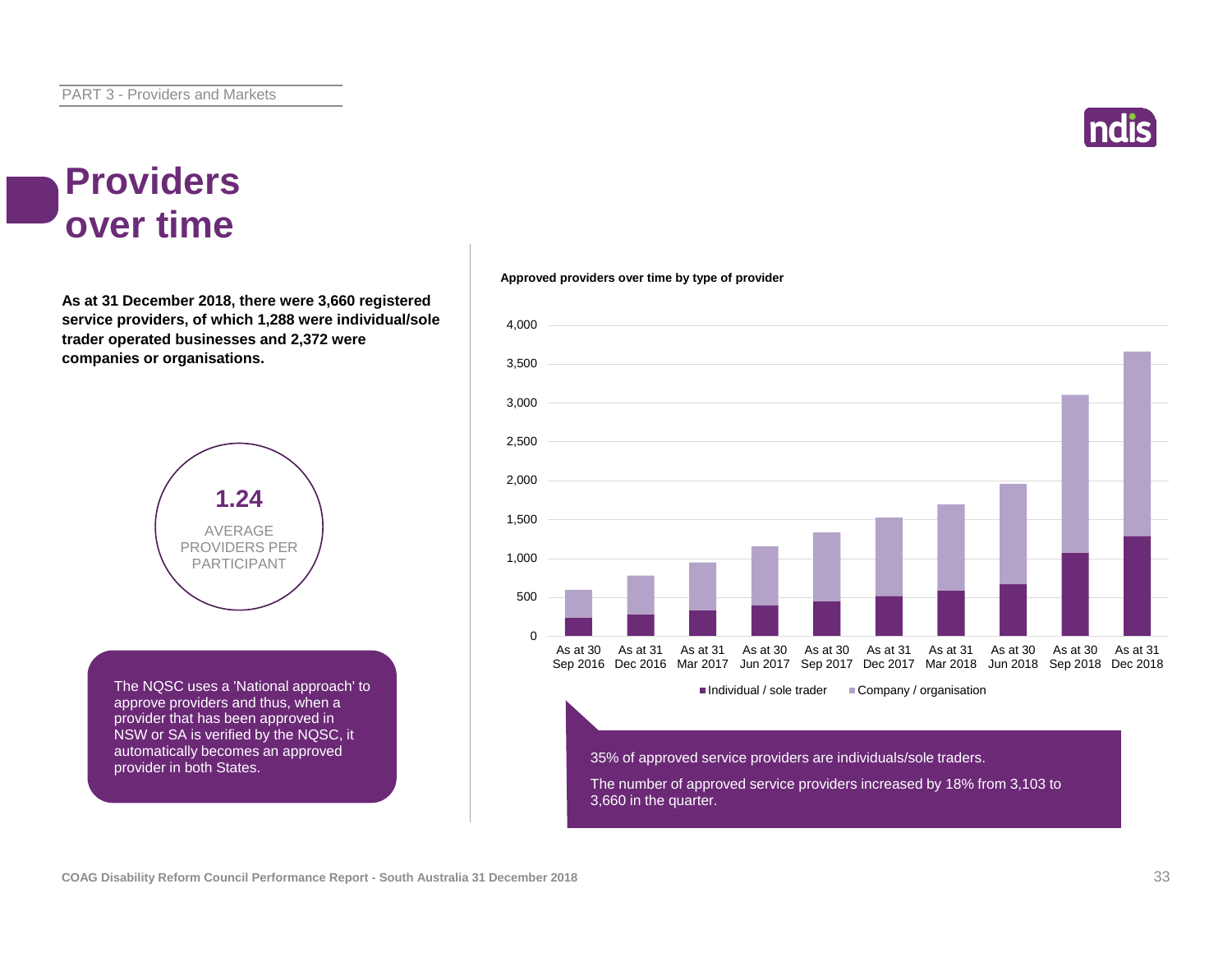

#### **Proportion of Active Providers**

**Change in the activity status of providers.**

**As at 31 December 2018, 27% of providers have been active and 73% were yet to have evidence of activity. Of all providers, 277 began delivering new supports in the quarter.**



The proportion of active providers in each State gives an indication of the providers that are currently servicing participants.



**Not yet active (73%)**

Note: The proportion of active providers in SA is relatively low due to the 'National approach' to verification taken by the NQSC.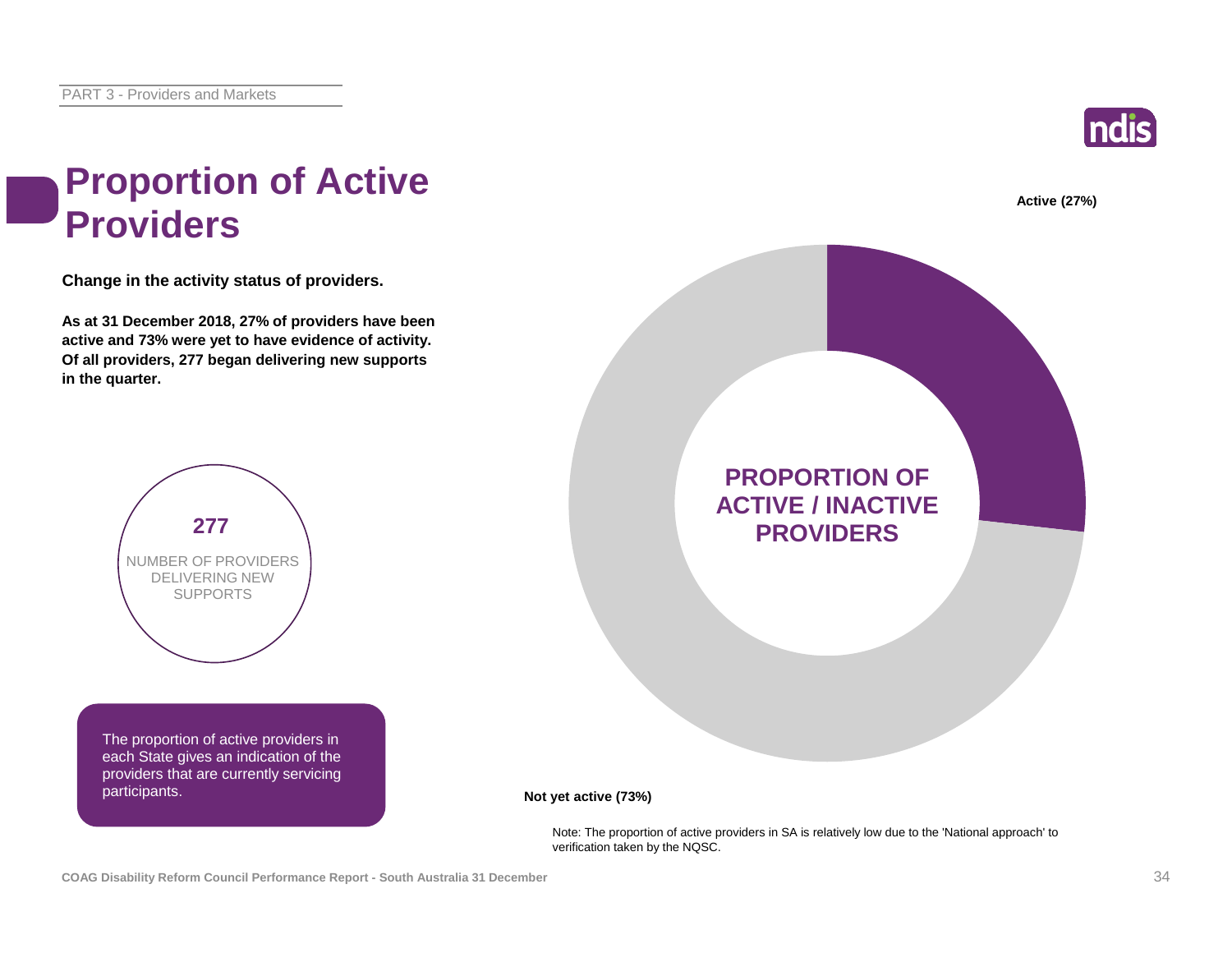

### **Approved Registration groups**

**The number of approved providers in South** *Approved providers by registration group and percentage change over the quarter***<br>
<b>Approved providers** by registration group and percentage change over the quarter **Australia has increased mainly due to the 'National approach' taken by the NQSC, where any provider in NSW which has been verified is automatically approved in both States.**

**The registration groups with the largest numbers of approved providers continue to grow:**

**• Therapeutic Supports: from 1,296 to 1,595 (23% increase)**

**• Household Tasks: from 807 to 966 (20% increase)**

**• Early Intervention supports for early childhood: from 681 to 774 (14% increase)**

**• Assistance products for personal care and safety: from 669 to 764 (14% increase)**

**• Assistance with travel/transport arrangements: from 605 to 753 (24% increase)**

0 200 400 600 800 1,000 1,200 1,400 1,600 1,800 Accommodation / Tenancy Assistance 13% Assistance Animals 0% 21% ance services Assistance with daily life tasks in a group or shared living arrangement Assistance services 24% Assistance with travel/transport arrangements 26% Daily Personal Activities Group and Centre Based Activities 23% 21% High Intensity Daily Personal Activities 20% Household tasks Interpreting and translation 7% 28% Participation in community, social and civic activities 15% Assistive equipment for recreation 19% Assistive products for household tasks Assistive Technology Assistive Technology 14% Assistance products for personal care and safety  $14%$ Communication and information equipment Customised Prosthetics 13% Hearing Equipment  $\equiv$  7% 0% Hearing Services 17% Personal Mobility Equipment Specialised Hearing Services | 4% Vision Equipment 12% Assistance in coordinating or managing life stages, transitions and supports 27% Capacity Building Services Service 8% Behaviour Support 19% Community nursing care for high needs 25% Building<sup>S</sup> Development of daily living and life skills Early Intervention supports for early childhood 14% Exercise Physiology and Physical Wellbeing activities 37% Capacity 18% Innovative Community Participation  $-18%$ Specialised Driving Training 23% Therapeutic Supports 26% Home modification design and construction Capital services 5% Specialised Disability Accommodation Vehicle Modifications 4% 26% Management of funding for supports in participants plan Registration Groups 15% Support Coordination Other 23% Assistance to access and/or maintain employment and/or education  $-27%$ Specialised Supported Employment

As at 31 December 2018 As at 30 September 2018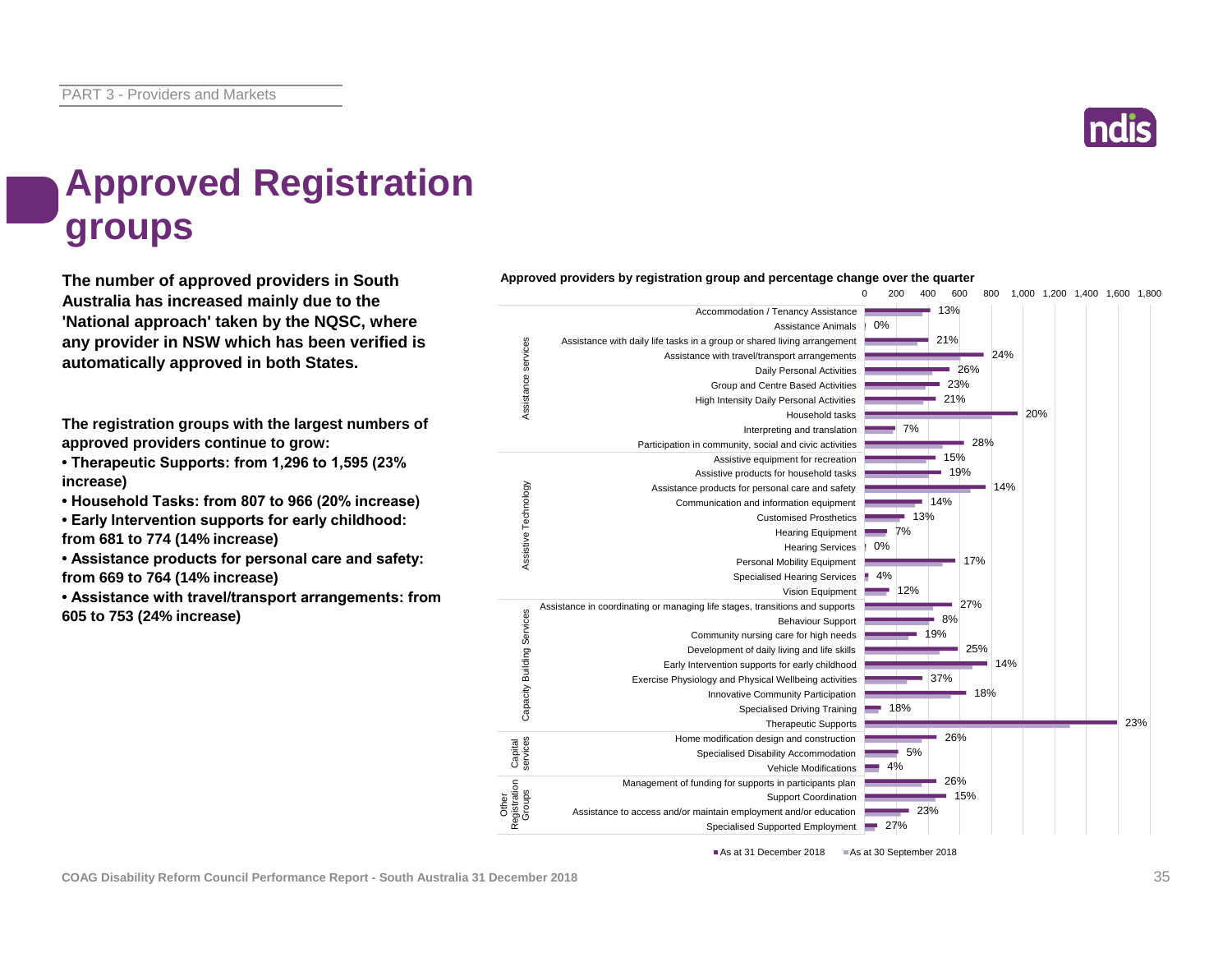

### **Active Registration groups**

**The number of active providers in each registration group has increased for most registration groups over the quarter.**

**The registration groups with the largest numbers of active providers continue to grow:**

**• Therapeutic Supports: from 456 to 490 (7% increase)**

**• Early Intervention supports for early childhood: from 324 to 337 (4% increase)**

**• Assistance products for personal care and safety: from 128 to 145 (13% increase)**

**• Assistance in coordinating or managing life stages, transitions and supports: from 121 to 138 (14% increase)**

**• Participation in community, social and civic activities: from 122 to 135 (11% increase)**

|                                 |                                                                              | 0       | 100 | 200 | 300 | 400 | 500 | 600 |
|---------------------------------|------------------------------------------------------------------------------|---------|-----|-----|-----|-----|-----|-----|
|                                 | Accommodation / Tenancy Assistance                                           | е       | 17% |     |     |     |     |     |
|                                 | Assistance Animals                                                           | 0%      |     |     |     |     |     |     |
|                                 | Assistance with daily life tasks in a group or shared living arrangement     |         | 15% |     |     |     |     |     |
| Assistance services             | Assistance with travel/transport arrangements                                |         |     | 14% |     |     |     |     |
|                                 | Daily Personal Activities                                                    |         |     | 7%  |     |     |     |     |
|                                 | Group and Centre Based Activities                                            |         | 7%  |     |     |     |     |     |
|                                 | High Intensity Daily Personal Activities                                     |         |     | 8%  |     |     |     |     |
|                                 | Household tasks                                                              |         |     | 12% |     |     |     |     |
|                                 | Interpreting and translation                                                 | 0%<br>н |     |     |     |     |     |     |
|                                 | Participation in community, social and civic activities                      |         |     | 11% |     |     |     |     |
|                                 | Assistive equipment for recreation                                           |         | 10% |     |     |     |     |     |
|                                 | Assistive products for household tasks                                       | 9%<br>÷ |     |     |     |     |     |     |
|                                 | Assistance products for personal care and safety                             |         |     | 13% |     |     |     |     |
|                                 | Communication and information equipment                                      |         | 7%  |     |     |     |     |     |
|                                 | <b>Customised Prosthetics</b>                                                |         | 15% |     |     |     |     |     |
| Assistive Technology            | <b>Hearing Equipment</b>                                                     | $= 0\%$ |     |     |     |     |     |     |
|                                 | <b>Hearing Services</b>                                                      | 0%      |     |     |     |     |     |     |
|                                 | Personal Mobility Equipment                                                  |         | 29% |     |     |     |     |     |
|                                 | <b>Specialised Hearing Services</b>                                          | 0%      |     |     |     |     |     |     |
|                                 | Vision Equipment                                                             | 0%      |     |     |     |     |     |     |
|                                 | Assistance in coordinating or managing life stages, transitions and supports |         |     | 14% |     |     |     |     |
| Capacity Building Services      | <b>Behaviour Support</b>                                                     |         | 7%  |     |     |     |     |     |
|                                 | Community nursing care for high needs                                        |         | 13% |     |     |     |     |     |
|                                 | Development of daily living and life skills                                  |         |     | 10% |     |     |     |     |
|                                 | Early Intervention supports for early childhood                              |         |     |     |     | 4%  |     |     |
|                                 | Exercise Physiology and Physical Wellbeing activities                        |         | 29% |     |     |     |     |     |
|                                 | Innovative Community Participation                                           | 38%     |     |     |     |     |     |     |
|                                 | <b>Specialised Driving Training</b>                                          | 50%     |     |     |     |     |     |     |
|                                 | <b>Therapeutic Supports</b>                                                  |         |     |     |     |     | 7%  |     |
| services                        | Home modification design and construction                                    | 0%      |     |     |     |     |     |     |
| Capital                         | Specialised Disability Accommodation                                         | 0%      |     |     |     |     |     |     |
|                                 | <b>Vehicle Modifications</b>                                                 | 15%     |     |     |     |     |     |     |
| Other<br>Registration<br>Groups | Management of funding for supports in participants plan                      |         | 25% |     |     |     |     |     |
|                                 | <b>Support Coordination</b>                                                  |         | 11% |     |     |     |     |     |
|                                 | Assistance to access and/or maintain employment and/or education             |         | 14% |     |     |     |     |     |
|                                 | Specialised Supported Employment                                             | 0%      |     |     |     |     |     |     |

**Active providers by registration group and percentage change over the quarter**

As at 31 December 2018 As at 30 September 2018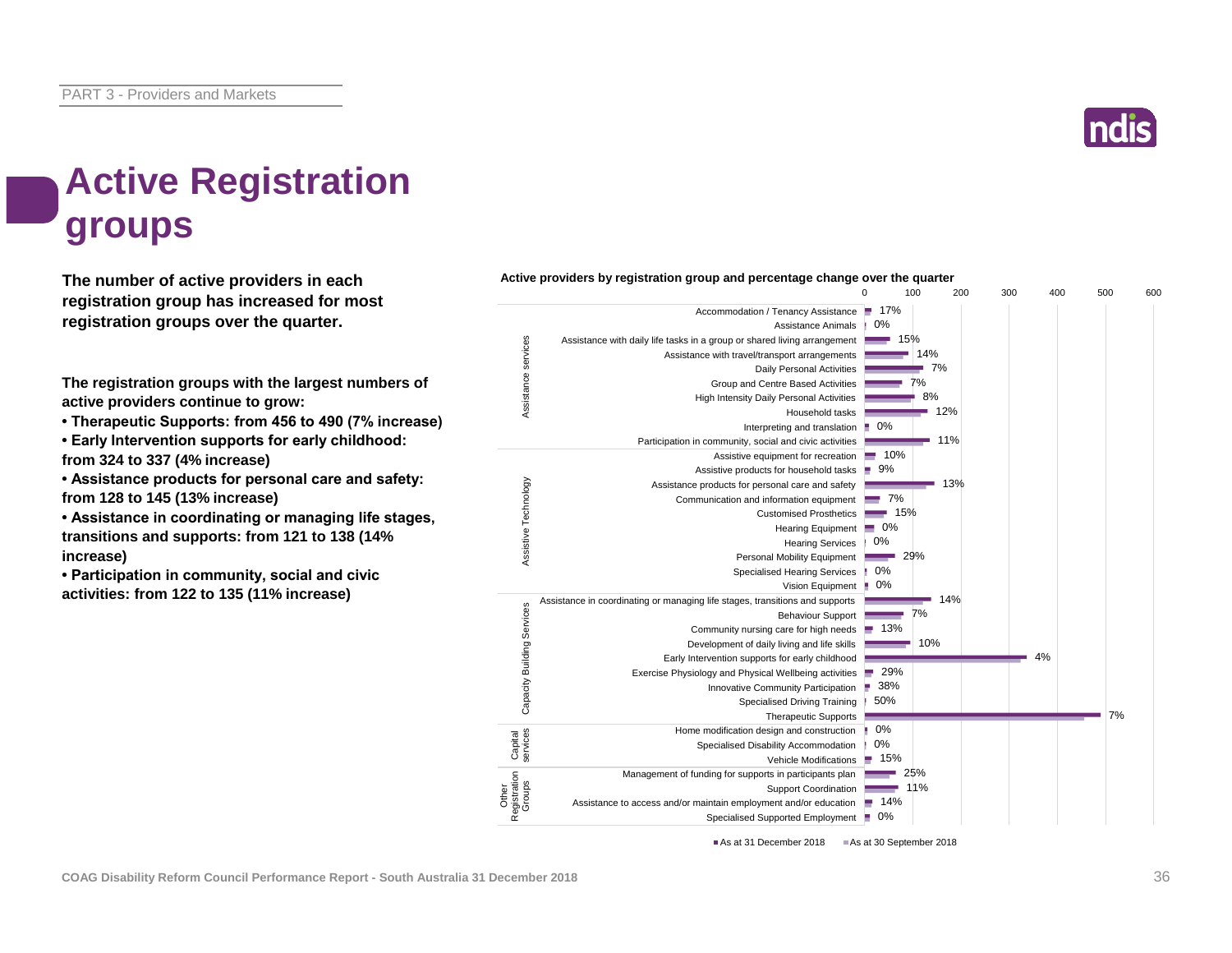

#### **Market share of top providers**

**25% of service providers received 80-95% of the Market share of the top 25% of providers by registration group. dollars paid for major registration groups.**



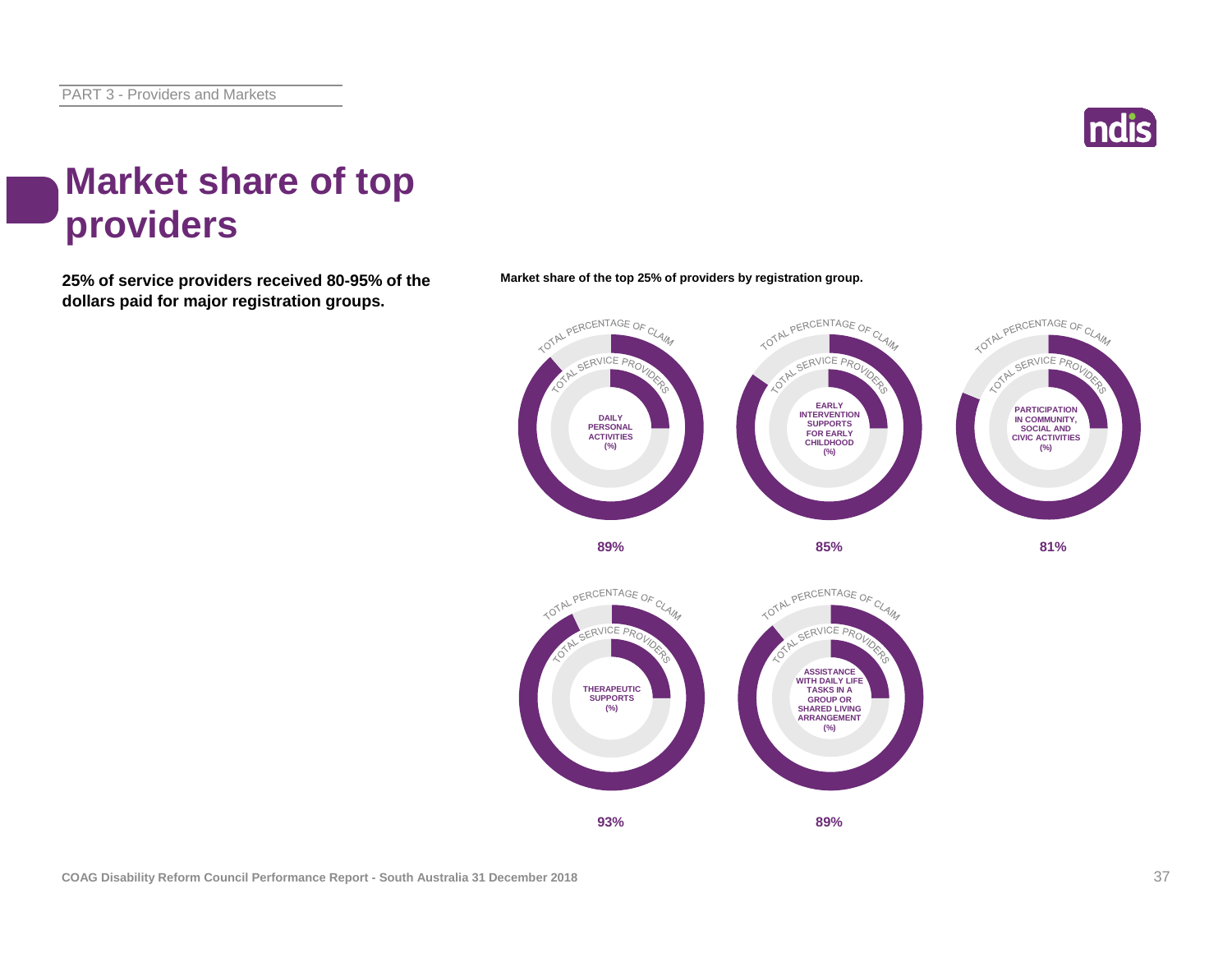### **Information, Linkages and Capacity Building**

Information, Linkages and Capacity Building was covered in the national version of the COAG Quarterly Performance Report.



**South Australia - 31 December 2018**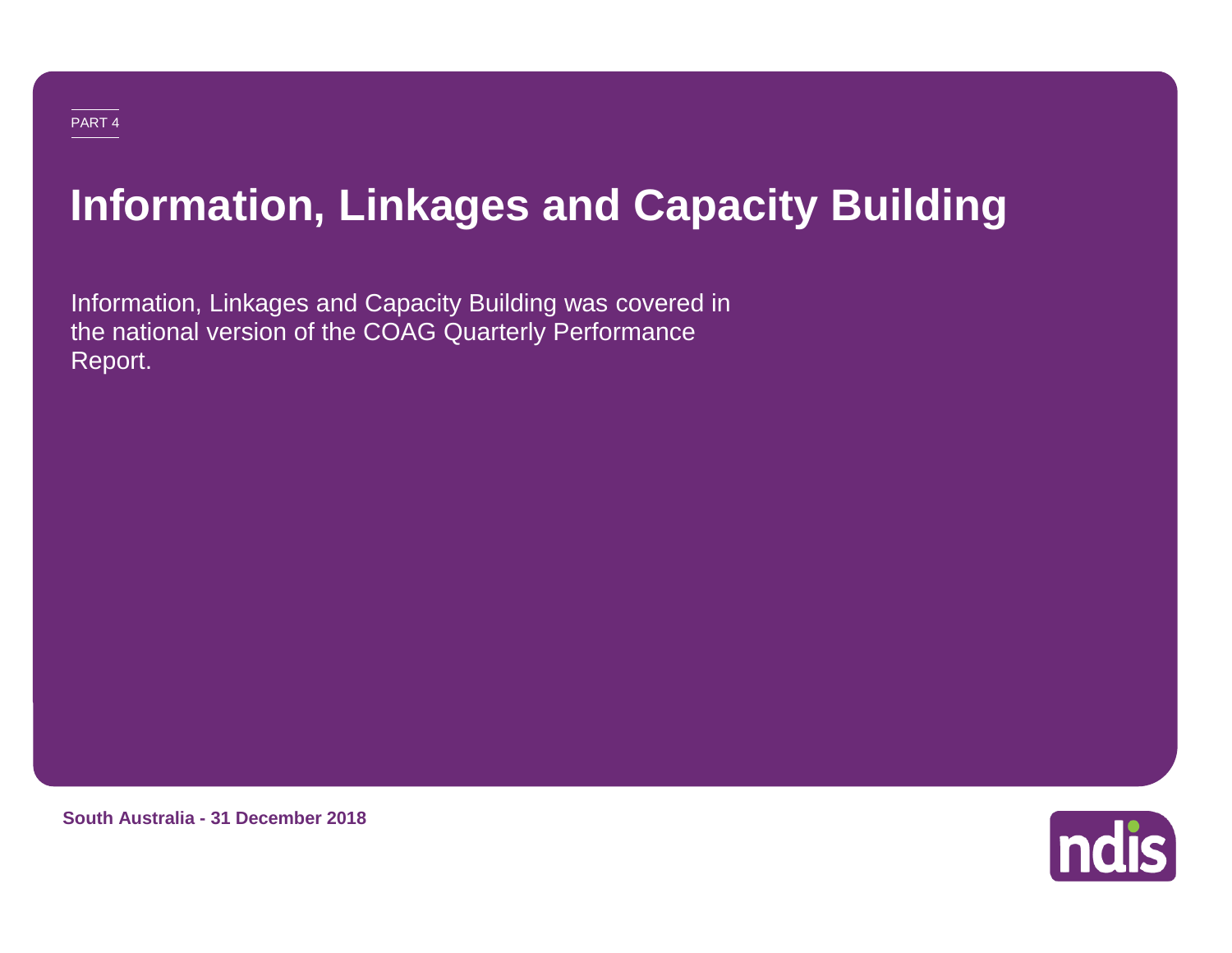### **Mainstream Interface**

The proportion of participants entering in the current quarter and accessing mainstream services is consistent with prior quarters.



**South Australia - 31 December 2018**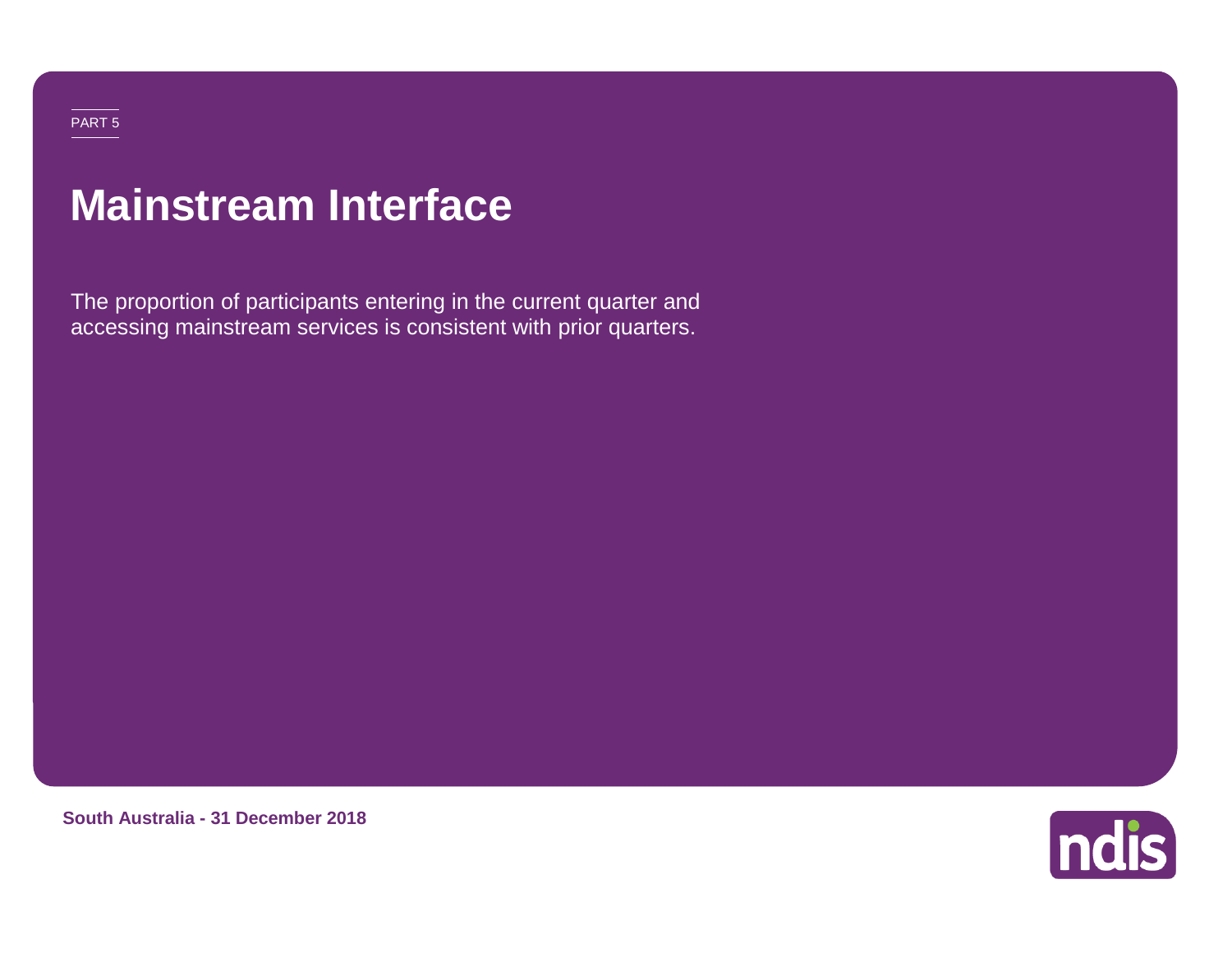

#### **Mainstream Interface**

**90% of active participants with a plan approved in 2018-19 Q2 access mainstream services. This is consistent with prior quarters. Participants are accessing mainstream services predominantly for health and wellbeing, lifelong learning and daily activities.**